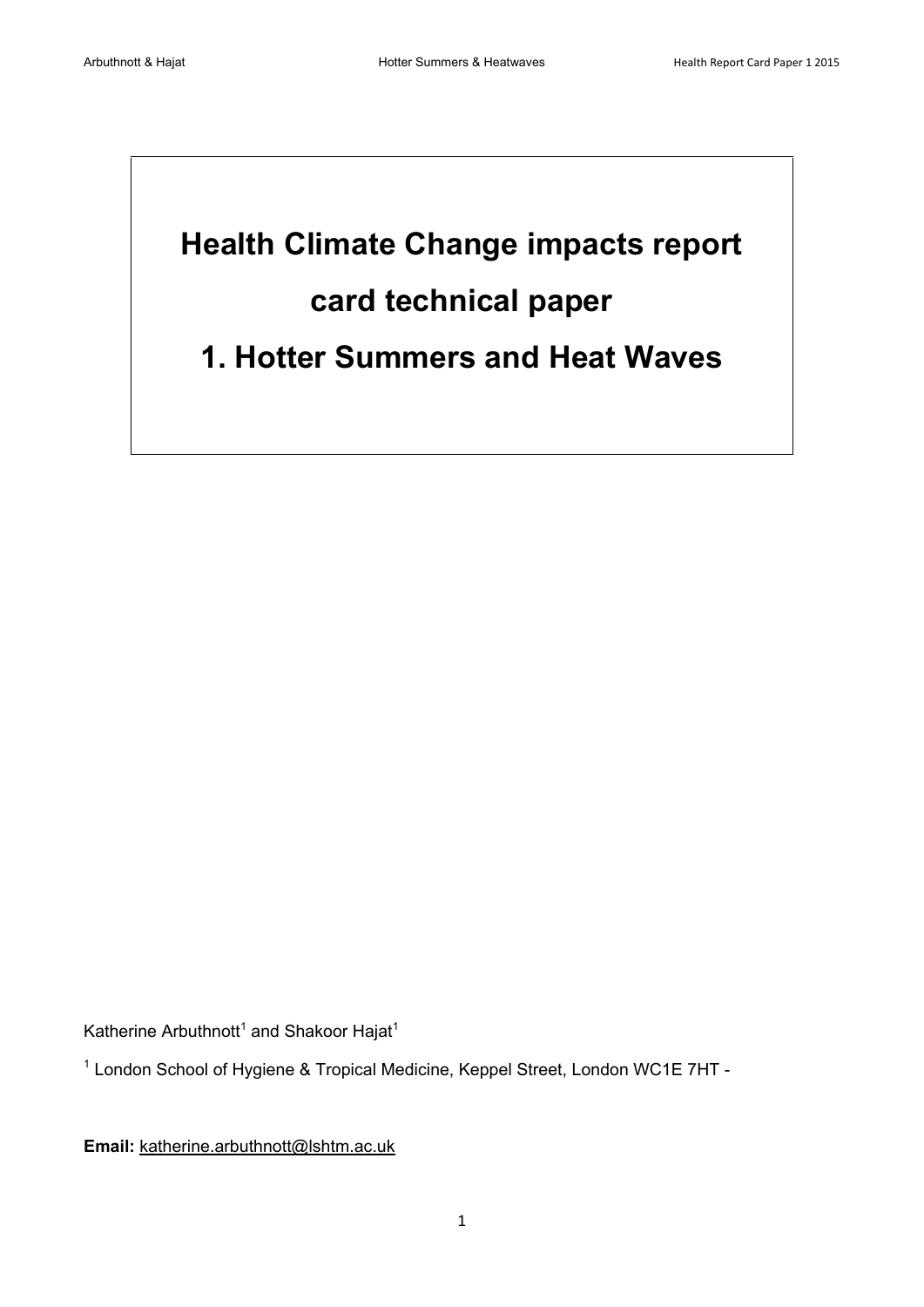# **Contents**

| Relationship Between Ambient Temperatures (occurring throughout summer months) and Health        |  |
|--------------------------------------------------------------------------------------------------|--|
|                                                                                                  |  |
|                                                                                                  |  |
|                                                                                                  |  |
|                                                                                                  |  |
|                                                                                                  |  |
|                                                                                                  |  |
|                                                                                                  |  |
| Geographical/Regional differences In Mortality and Morbidity Estimates for increased temperature |  |
|                                                                                                  |  |
|                                                                                                  |  |
|                                                                                                  |  |
|                                                                                                  |  |
|                                                                                                  |  |
|                                                                                                  |  |
| Size of Current Effects Attributable to climate/weather and anthropogenic Climate Change  12     |  |
| Future Health Impacts: a review of studies that have estimated future impacts of heat on health  |  |
|                                                                                                  |  |
|                                                                                                  |  |
|                                                                                                  |  |
|                                                                                                  |  |
|                                                                                                  |  |
|                                                                                                  |  |
|                                                                                                  |  |
|                                                                                                  |  |
|                                                                                                  |  |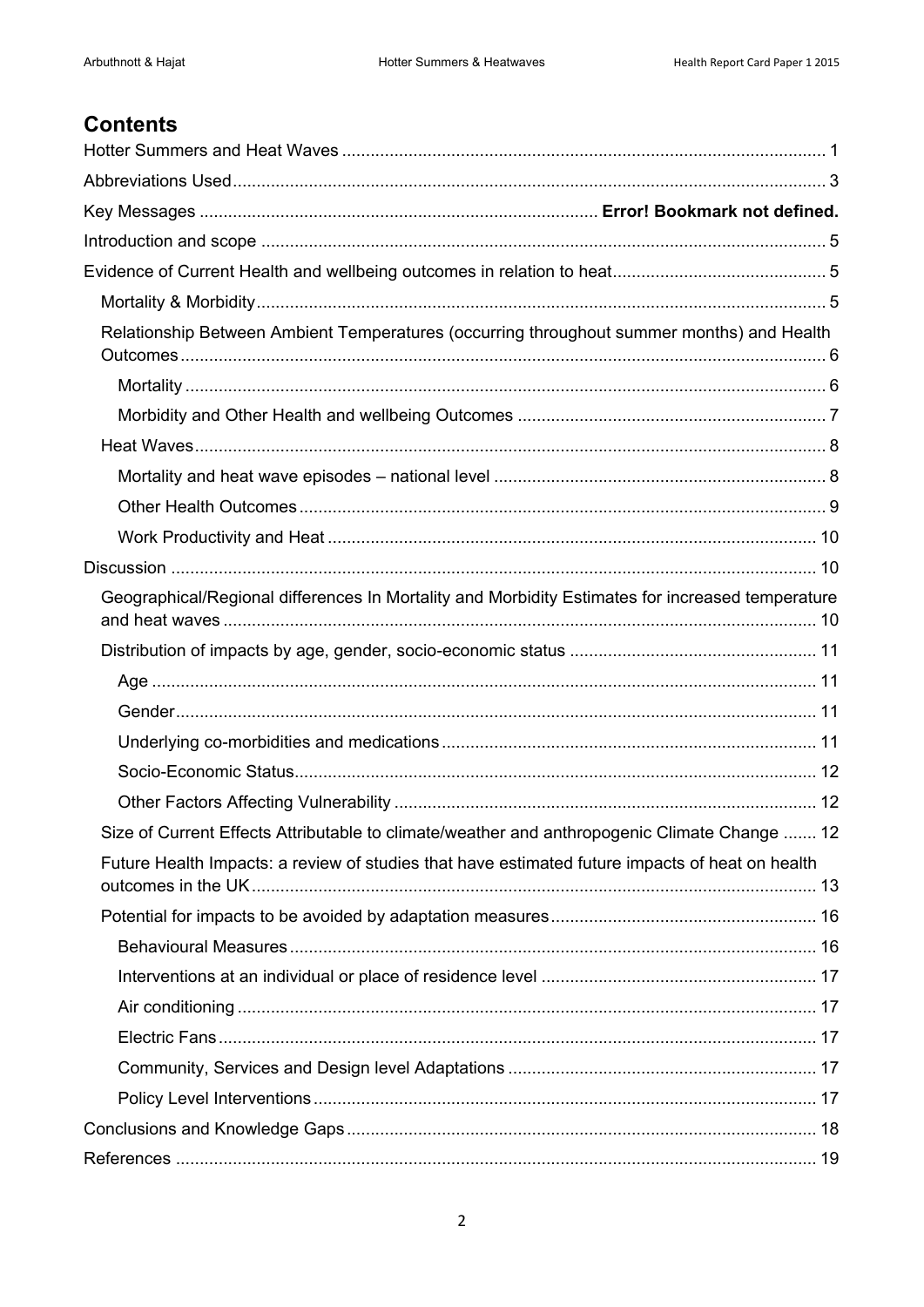# <span id="page-2-0"></span>**Abbreviations Used**

| <b>CI</b>          | Confidence Interval                                                                                                                                                                                                                                                                                                                                                                                                                                                                                                                                                                                                                                    |  |  |  |  |
|--------------------|--------------------------------------------------------------------------------------------------------------------------------------------------------------------------------------------------------------------------------------------------------------------------------------------------------------------------------------------------------------------------------------------------------------------------------------------------------------------------------------------------------------------------------------------------------------------------------------------------------------------------------------------------------|--|--|--|--|
| <b>CET</b>         | <b>Central England Temperature</b>                                                                                                                                                                                                                                                                                                                                                                                                                                                                                                                                                                                                                     |  |  |  |  |
| <b>DOH</b>         | Department of Health                                                                                                                                                                                                                                                                                                                                                                                                                                                                                                                                                                                                                                   |  |  |  |  |
| <b>GCM</b>         | <b>Global Change Model</b>                                                                                                                                                                                                                                                                                                                                                                                                                                                                                                                                                                                                                             |  |  |  |  |
| <b>GDP</b>         | <b>Gross Domestic Product</b>                                                                                                                                                                                                                                                                                                                                                                                                                                                                                                                                                                                                                          |  |  |  |  |
| <b>IPCC</b>        | Inter-governmental Panel on Climate Change                                                                                                                                                                                                                                                                                                                                                                                                                                                                                                                                                                                                             |  |  |  |  |
| MI                 | <b>Myocardial Infarction</b>                                                                                                                                                                                                                                                                                                                                                                                                                                                                                                                                                                                                                           |  |  |  |  |
| <b>MMT</b>         | Minimum Mortality Temperature                                                                                                                                                                                                                                                                                                                                                                                                                                                                                                                                                                                                                          |  |  |  |  |
| <b>ONS</b>         | <b>Office of National Statistics</b>                                                                                                                                                                                                                                                                                                                                                                                                                                                                                                                                                                                                                   |  |  |  |  |
| <b>PM</b>          | Particulate matter                                                                                                                                                                                                                                                                                                                                                                                                                                                                                                                                                                                                                                     |  |  |  |  |
| <b>RA</b>          | <b>Risk Assessment</b>                                                                                                                                                                                                                                                                                                                                                                                                                                                                                                                                                                                                                                 |  |  |  |  |
| <b>RCP</b>         | Representative Concentration Pathways. These represent four greenhouse<br>gas trajectories used in the fifth IPCC report (AR5)                                                                                                                                                                                                                                                                                                                                                                                                                                                                                                                         |  |  |  |  |
| <b>SRES</b><br>UHI | Special Report Emissions Scenarios. Produced by the IPCC, these are<br>baseline scenarios and include the A1 family (an integrated world) A1F1<br>(emphasis on fossil fuels) A1B1 (balanced emphasis on all energy sources)<br>A1T (emphasis on non -fossil energy sources). A2 (more divided world, self-<br>reliant nations, increasing populations, regionally orientated economic<br>development). B1 (rapid economic growth but towards a service and IT<br>economy, population rises then declines past 2050introduction of clean and<br>efficient technologies) B2 (world more divided but more ecologically aware)<br><b>Urban Heat Island</b> |  |  |  |  |
| <b>UK</b>          | United Kingdom                                                                                                                                                                                                                                                                                                                                                                                                                                                                                                                                                                                                                                         |  |  |  |  |
| UKCP09             | UK Climate Projections – UKCP09 represent the $5th$ generation of climate                                                                                                                                                                                                                                                                                                                                                                                                                                                                                                                                                                              |  |  |  |  |
|                    | projections for the UK and are presented for three different future scenarios,<br>representing low, medium and high emissions.                                                                                                                                                                                                                                                                                                                                                                                                                                                                                                                         |  |  |  |  |
| <b>YLL</b>         | <b>Years of Life Lost</b>                                                                                                                                                                                                                                                                                                                                                                                                                                                                                                                                                                                                                              |  |  |  |  |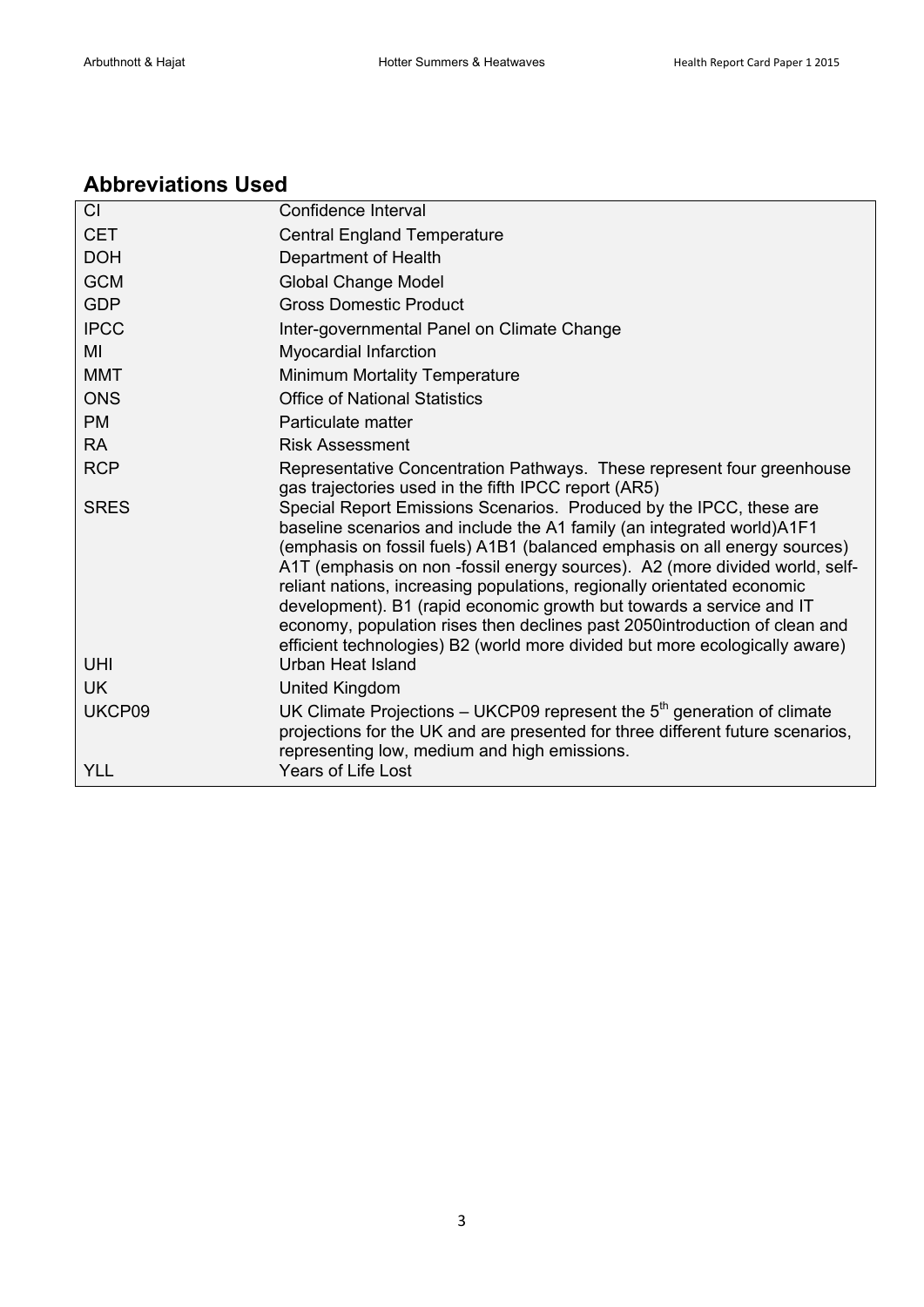# **Key messages**

- There is a known association between increased temperature (heat) and heat waves and increased mortality in the UK. (High Confidence)
- The association between increased temperatures and other health and wellbeing outcomes is not as consistent as for mortality, and only known to be present for selected outcomes (for example, emergency respiratory admissions). (High confidence)
- Older persons (>75 years) are most vulnerable to the mortality effects of increased temperatures. This is important given future population projections predict increased elderly populations. (High confidence)
- Mean temperatures in the UK are projected to increase between 2°C and 5°C by the end of the century using UKCP09 projections under a medium emissions scenario and heat waves are likely to become more frequent in the future. (High confidence)
- Under recent projections, using UKCP09 projections and allowing for demographic changes, the number of heat related deaths is likely to increase (high confidence). It is estimated that this increase could be up to 540% by 2080 from the baseline figure of 1974 in the 2000s. (medium confidence)
- Effects are currently and are likely to be greatest in London (high confidence) and increased in the Southern, Central and Eastern regions of England (medium confidence).
- Current evidence on adaptation, with a particular focus on the UK and adaptation to heat is scarce. It is therefore difficult to identify effective adaptive measures. (High confidence)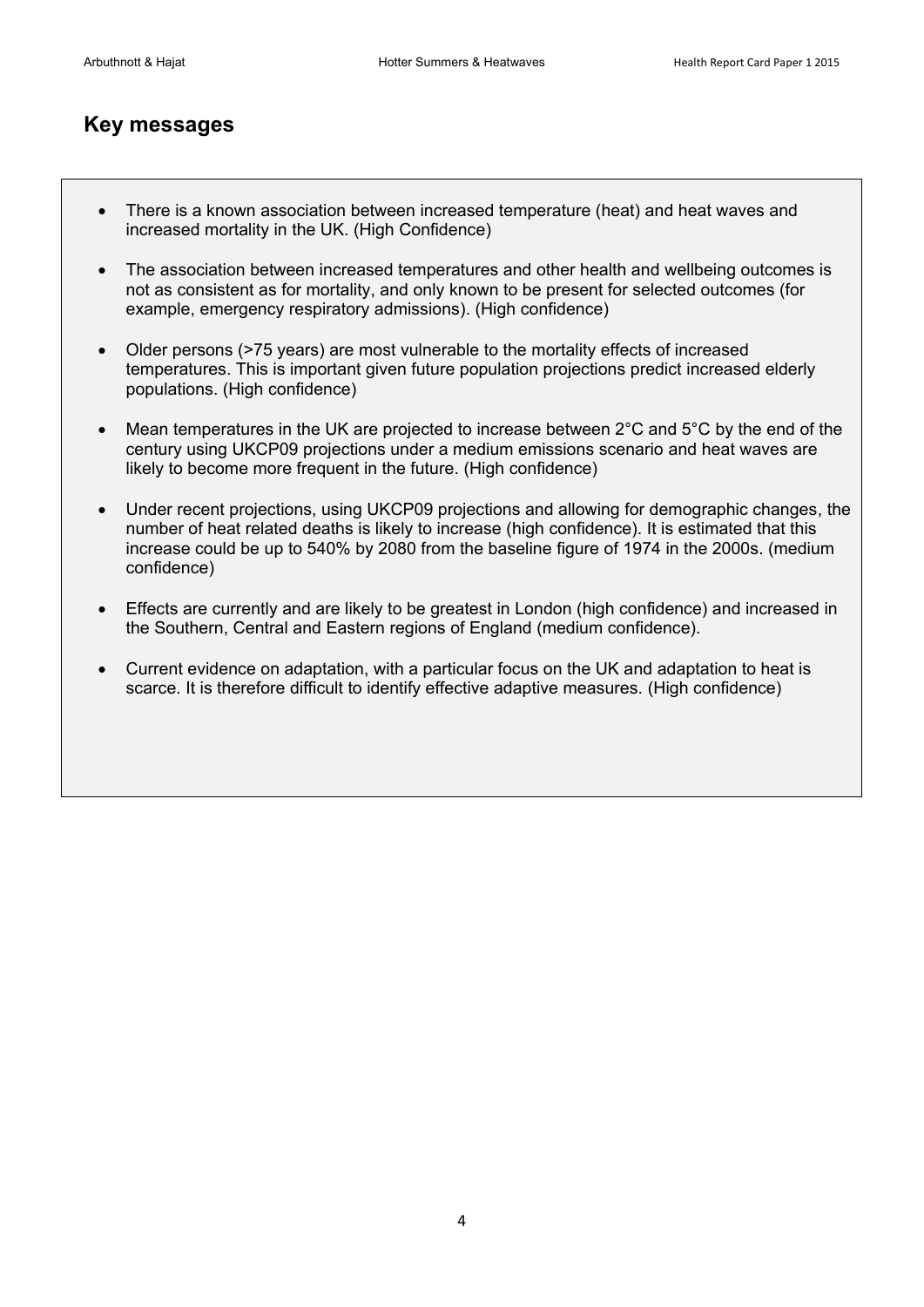## <span id="page-4-0"></span>**Introduction and scope**

The effects of hot weather are likely to become increasingly more important in terms of health impacts and planning effective public health measures and adaptation. It is unequivocal that our climate is warming and the consensus reported by the Intergovernmental Panel on climate Change (IPCC ) is that this is largely due to anthropogenic climate change [\(1\)](#page-18-1). In the UK, temperatures are projected to increase between 2°C and 5°C by the end of the century [\(2\)](#page-18-2) and the frequency of extreme heat events or heat waves is also projected to increase.

This review summarises the key evidence from studies which have used historical or modelled data within the UK to examine the current associations between general increased temperatures or other meteorological variables and distinct heat waves on health and wellbeing impacts. The impacts which are reviewed are those which are directly related to increased ambient heat exposure and those which have been assessed using epidemiological methods within a given population (i.e. this review does not contain evidence from laboratory or individual level physiological studies or indirect impacts of temperature changes such as changing patterns of infectious diseases). Populations who are vulnerable to these impacts are highlighted and future risk assessments using a variety of climate projections with different emissions assumptions are reported. The review summarises the approaches used to undertake these studies, the key results and gaps in knowledge. Where it has not been possible to find evidence from studies within the UK, it has been the exception to include studies from other countries or reviews. Where this is done, care should be taken in extrapolating results to the UK given that geographic location is likely to affect basic associations of heat and health outcomes (for example, the prevailing climate itself and behaviour may affect local vulnerability to weather related outcomes) and context may affect how successful interventions or adaptations are and their distribution in society in terms of equity.

This has not been designed as a full systematic review. It is therefore outside the scope of this review to fully appraise all included studies and explore differences in methods or heterogeneity of results. An overall narrative summary of the evidence is given.

## <span id="page-4-1"></span>**Evidence of Current Health and wellbeing outcomes in relation to heat**

In this section the evidence for the association between increased ambient air temperature and heat waves and health and wellbeing outcomes is summarised. Results are given separately for studies which look at the association between a general increase in temperature – i.e. those deaths or health outcomes that occur throughout the summer and those which analyse a defined period of unusually high temperatures, i.e. a heat wave.

#### <span id="page-4-2"></span>**Mortality & Morbidity**

It has been widely demonstrated both within the UK and many other countries that there is an association between all-cause mortality and both increasing temperatures and more extreme heat wave episodes[\(3\)](#page-18-3). Deaths during the summer months and heat waves, however, are very rarely due to heat stroke or hyperthermia. Instead, deaths and morbidity from many causes are likely to be affected or increased by heat. Therefore, epidemiological studies usually analyse all-cause mortality or broad categories of disease.

In this section, the main methods used to understand the relationship between heat and health outcomes are briefly described followed by results from UK studies (separated into those which look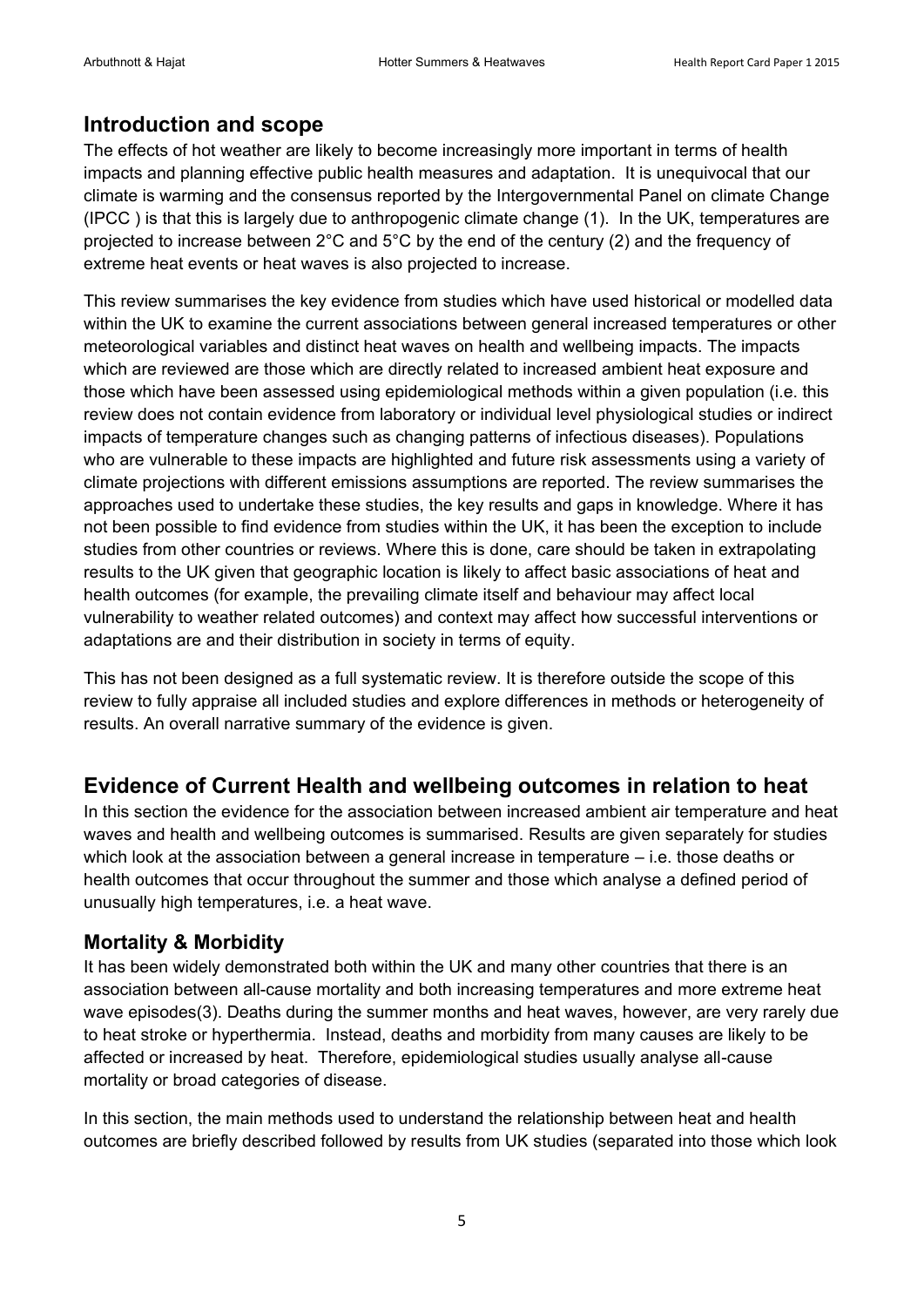at deaths occurring throughout summer months and those which examine heat wave effects). Vulnerability is described last.

#### *Epidemiological methods used*

The relationship between mortality (and morbidity) and temperature is usually assessed using time series regression models or case crossover designs. These studies allow the short term relationship between ambient temperature and health outcomes to be assessed, whilst adjusting for trends in the outcome which vary by season or longer time periods. Studies presented in this section have mostly controlled for a combination of potential time varying confounders such as humidity, air pollution (e.g.  $PM_{10}$  and ozone – though the precise role of pollutants in analysis is currently under debate [\(4\)](#page-18-4)). The effect of heat on death occurs within a short time frame and results of most studies presented here have used a lag of between 0-2 days to analyse the relationship between exposure and outcome. In general, outcomes measured throughout are usually assumed to have a log-linear relationship with temperature above a certain threshold value. Results are generally presented as the increased risk of the outcome for every 1°C increase above that threshold<sup>1</sup>. Casecrossover studies have also been used, in which cases are temperature values on the days of each individual health event (e.g. death) and controls are temperatures values on proximate days. This design can be viewed as equivalent to a matched case control design. The control period or days are selected from a time-period usually both before and after the event, and possibly matched by day-of-week. As the study population is made up only of cases, they effectively act as their own controls for individual level confounders such as co-morbidities and age. Both time series and case crossover designs need to allow for auto-correlation of data, and in case crossover studies the choice of control days may lead to bias<sup>2</sup>. Studies have shown that case-crossover and time series studies yield similar results when investigating the effect of heat on health outcomes within a population [\(5,](#page-18-5) [6\)](#page-18-6)

The effect of heat waves or defined periods of high temperatures on health has been mostly examined using episode analyses, where the outcome counts over the given heat wave period of analysis are compared to an expected baseline from either the same time period in adjacent years or from modelled relationships. There is no consensus around the definition of a heat wave, though most studies include a duration and severity component.

## <span id="page-5-0"></span>**Relationship Between Ambient Temperatures (occurring throughout summer months) and Health Outcomes**

#### <span id="page-5-1"></span>**Mortality**

**.** 

Studies have analysed effects of temperature for England and Wales, or for certain cities (mostly London – see results by region below) within England [\(7-14\)](#page-18-7). Studies reporting associations within Scotland and Ireland are scarce, although one study has estimated the effect of heat on mortality in the Republic of Ireland (see later) [\(7\)](#page-18-7). All studies found an increasing risk of all-cause mortality with increasing temperature above a threshold value. The size of the effect varied in analyses between regions (see below) and also between studies, which may be partly driven by choice of the

 $<sup>1</sup>$  Note a threshold may not be used or may not be necessary of only summer months are being assessed</sup>

 $2$ . More commonly now, the time-stratified approach is used for selecting control days in case-crossover studies, which minimises this bias(5). The time-stratified approach allows selection of a control day from before or after the event but within the same time stratum as the event occurs. This is important as it controls for both longer term and seasonal time-varying factors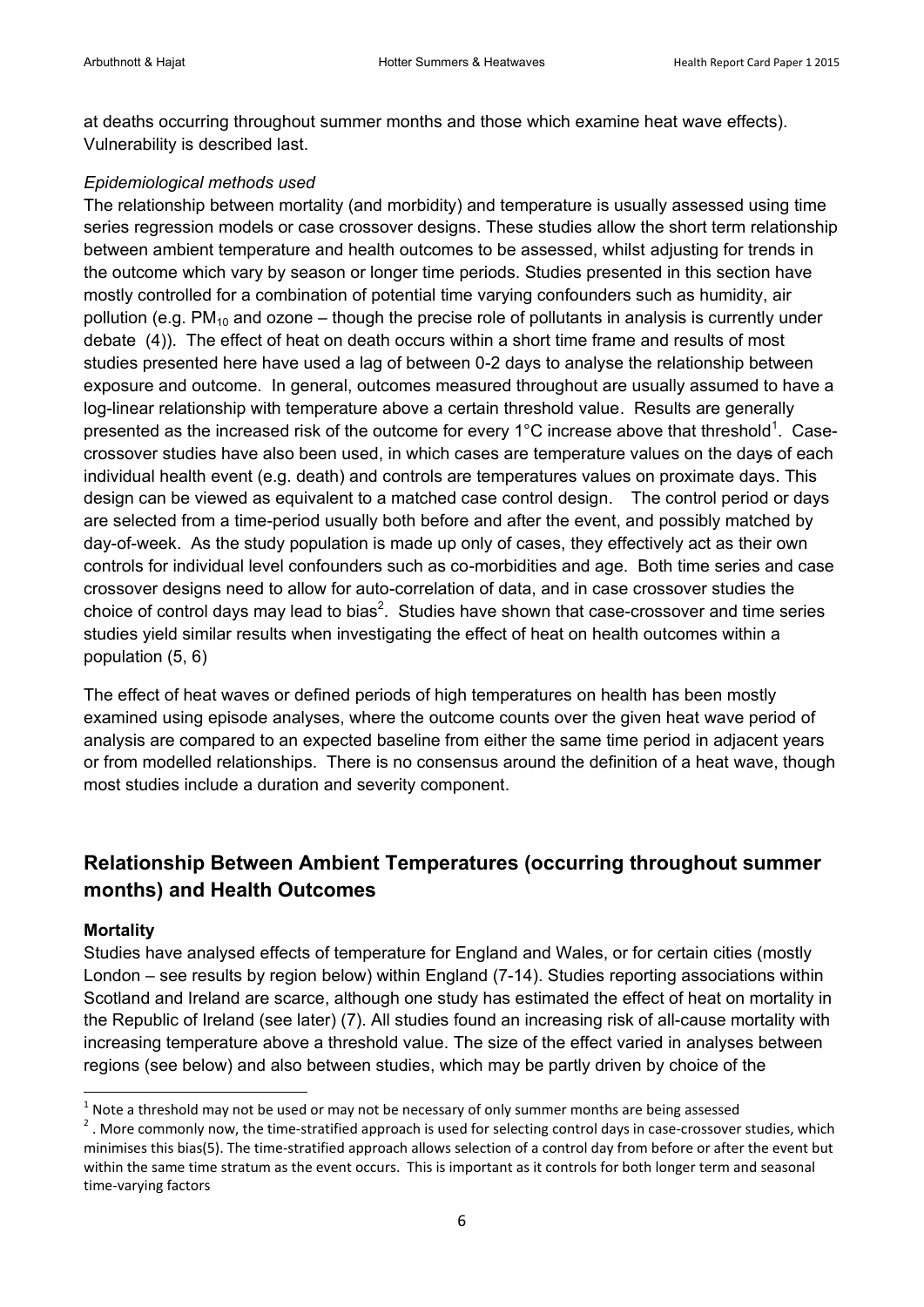**.** 

threshold (larger risk seen with higher thresholds). Where the risk was modelled above the 93<sup>rd</sup> percentile of average yearly temperatures, the increase of all-cause mortality was around 2.1% for each 1°C increase in temperature (95% CI 1.6% to 2.6%) for England and Wales [\(9\)](#page-18-8).

Some of the studies [\(7-9\)](#page-18-7) examined cause specific mortality. This is most commonly broken down into cardiovascular, respiratory and other events. In these analyses, the risk was greatest for respiratory mortality (although still increased for cardiovascular mortality). Gasparrini et al [\(9\)](#page-18-8) examined a more detailed breakdown of deaths and also found the increase in relative risk was also higher for genito-urinary, neurological causes.

Years of Life Lost (YLL) has been estimated in a multi-city European study [\(15\)](#page-18-9), which included London and Dublin. It explicitly took into account harvesting (mortality displacement) which describes the process by which some deaths which occur in an already frail population are brought forward by a few days or weeks. This has not been consistently analysed in studies, but where it has not been taken into account it may lead to some over-estimation of the health burden of increased temperature. For example, Baccini et al [\(12\)](#page-18-10), estimated that in London there were an average of 1914 YLL per year (credibility interval 1033,2841) not adjusted for harvesting, reduced to 356 per year adjusted for short-term harvesting – an 81% reduction. For Dublin, there were an average of seven YLL per year unadjusted and one per year adjusted for harvesting (84% reduction). It should be noted that the harvesting evaluation could be sensitive to modelling choices<sup>3</sup>. The effect of harvesting has also been examined for London and it was concluded that the data supported a proportion of deaths occurring in those who were already vulnerable [\(16\)](#page-18-11).

#### <span id="page-6-0"></span>**Morbidity and Other Health and wellbeing Outcomes**

There have been a variety of different health and well-being outcomes used in UK studies examining their association with increased temperatures, including hospital admissions, incidence of myocardial infarction and ambulance call out times. The results from these studies have varied. The association between morbidity outcomes and increasing temperatures appears greater for some specific outcomes (such as emergency respiratory admissions) but for all cause hospital admissions, the demonstrated effect is in general less strong than for mortality.

Where the relationship between increasing temperature and emergency hospital admissions has been characterised for Greater London, no clear evidence of an association was found when total admissions were used as the outcome[\(17\)](#page-18-12) – the % increase per °C increase above the threshold temperature was -0.04% (95% CI: -0.22%,0.13%). However the same study did find that there was a significant increase for respiratory admissions (5.44% increase per °C above threshold, 95%CI 1.92%, 9.09%) and for renal disease (1.3 % increase per °C increase in temperature (95% CI: 0.27%, 2.35%)). A study examining effects of temperature (above the  $90<sup>th</sup>$  Centile) in 12 European cities, including London [\(18\)](#page-18-13) agreed largely with these findings. No significant increased risk was found with emergency admissions for cardiovascular or cerebrovascular causes in London for this study, but an increase was found in respiratory admissions (1.7% increase per °C for all ages, 95% CI 0.7%, 2.8%). It has been hypothesised that the contrast between mortality and hospital admissions may in part be due to heat causing a rapid deterioration in those who are vulnerable meaning they do not present to medical attention before death.

 $3$  For example, the threshold and model choice for the exposure-response relationship (in the Baccini study described, the threshold used was fitted from data from the general population, whereas the threshold (minimum mortality temperature) may be lower for those at risk of harvesting. The YLL are also based on standard life expectancy, which may not be applicable to those who are vulnerable to harvesting. That is to say, the study may have under-estimated the effect that harvesting had on results.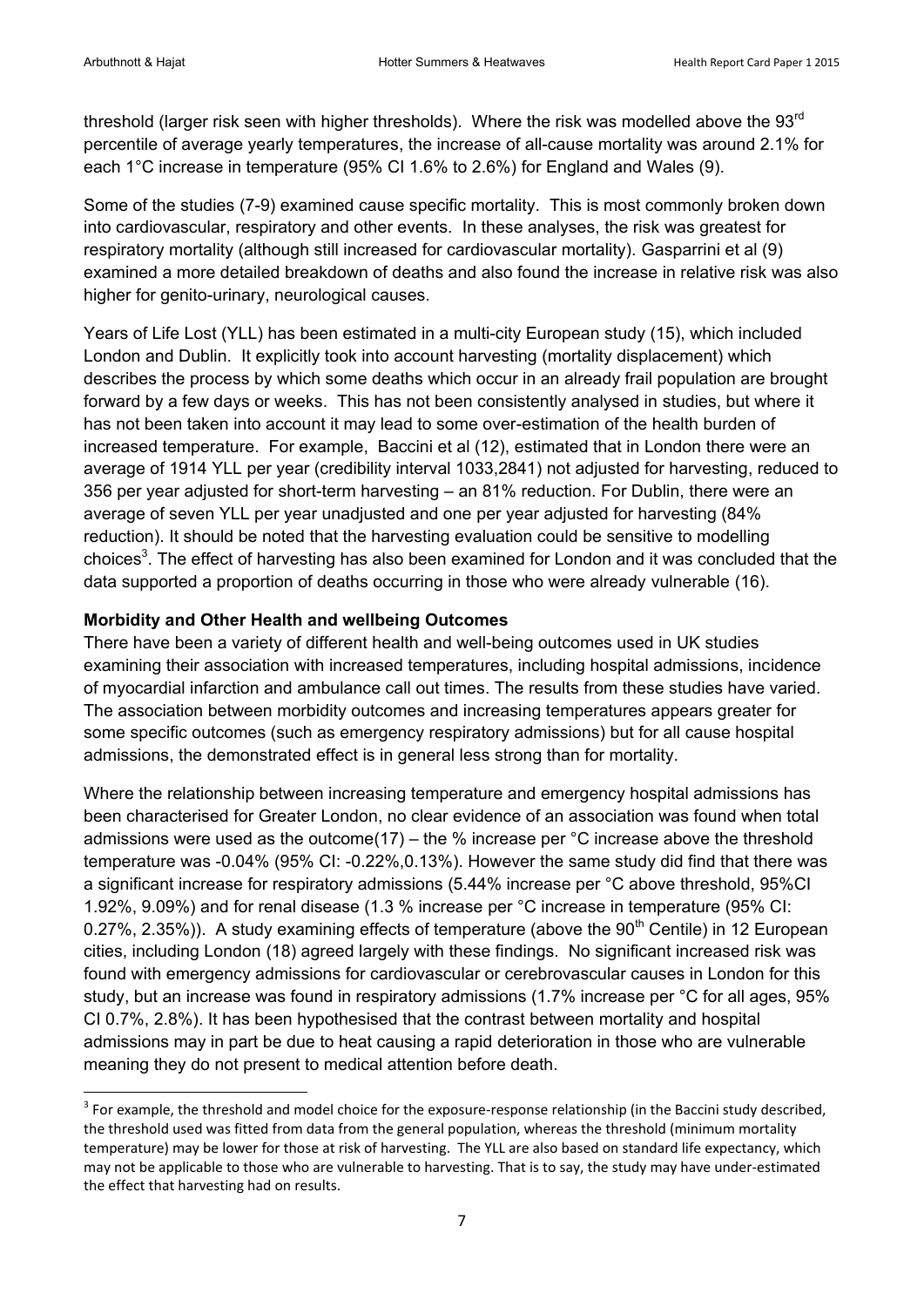One study [\(19\)](#page-18-14) specifically examined the effect of temperature on stroke incidence within west Scotland, comparing days which were hotter than previous days. For each 1°C rise in temperature above the average temperature of the past 24 hours, there was an estimated 2.1% increase in ischaemic stroke admissions for (P=0.004).

In two studies examining the effects of temperature throughout the summer months on myocardial infarction (MI) in England and Wales, one study [\(20\)](#page-18-15) found no increased risk of MI admissions with increasing temperatures at a daily resolution. The second study using data from England and Wales to examine the hourly association between MI hospital admissions and temperature [\(21\)](#page-18-16) found a 1.9% (95% CI: 0.5%,3.3%) increased risk of MI 1-6 hours after exposure (above a threshold of 20°C) but that the excess risk at shortest lags was followed by reduced risk at 24 hours. It is hypothesised that the reduction in MIs at longer time intervals are due to short term displacement. A systematic review (which did not include any studies from the UK) found mixed results from studies characterising the risk of MI with increasing temperature[\(22\)](#page-19-0).

The association between ambient temperature and cardio-respiratory hospital admissions and ambient temperature has recently been systematically reviewed [\(23\)](#page-19-1). In this review, four of the 21 included papers included results from the UK. The pooled estimate across the studies, for respiratory admissions per 1°C rise in temperature across all regions was 3.2% ( 95% posterior interval-3.0% to 2.1%) and for cardiovascular admissions was -0.5% (-3%, 2.1%).

A recent study in Birmingham [\(24\)](#page-19-2) showed that both increased temperatures and the heat wave of 2003 were correlated with poorer ambulance category A response times, though further work is planned in this area to include better confounder control and to analyse the types of calls in more detail.

There have been studies on birth outcomes and ambient temperature. For example, in one London based study, Lee et al [\(25\)](#page-19-3) demonstrated that although the odds of preterm birth were affected by seasonality (increased odds within the winter months), but showed no association between premature birth and increased or decreased temperatures up to six days before birth. This study had good control for time varying and confounding factors. Whilst no other UK based studies investigating the effect of ambient temperature on neonatal or maternal outcomes are known of, there are studies from different settings. These have been reviewed elsewhere [\(26\)](#page-19-4). This review found papers used range of methods and study designs, exposure timings (e.g. whether the exposure temperature of interest was immediately before birth or during certain trimesters of pregnancy), outcomes of interest (e.g. pre-term birth, still birth, birth weight etc.) and that findings from studies were also varied.

Other health outcomes, such as infectious or food borne diseases (e.g. salmonella) may be associated with increased temperatures but, as indirect impacts of heat, are not specifically reviewed here.

## <span id="page-7-0"></span>**Heat Waves**

#### <span id="page-7-1"></span>**Mortality and heat wave episodes – national level**

UK studies which have examined the effects of the HW on health outcomes have all found an excess mortality compared to baseline period. Where excess mortality has been analysed by cause of death in heat waves, respiratory deaths have been those with largest proportional increase [\(27\)](#page-19-5).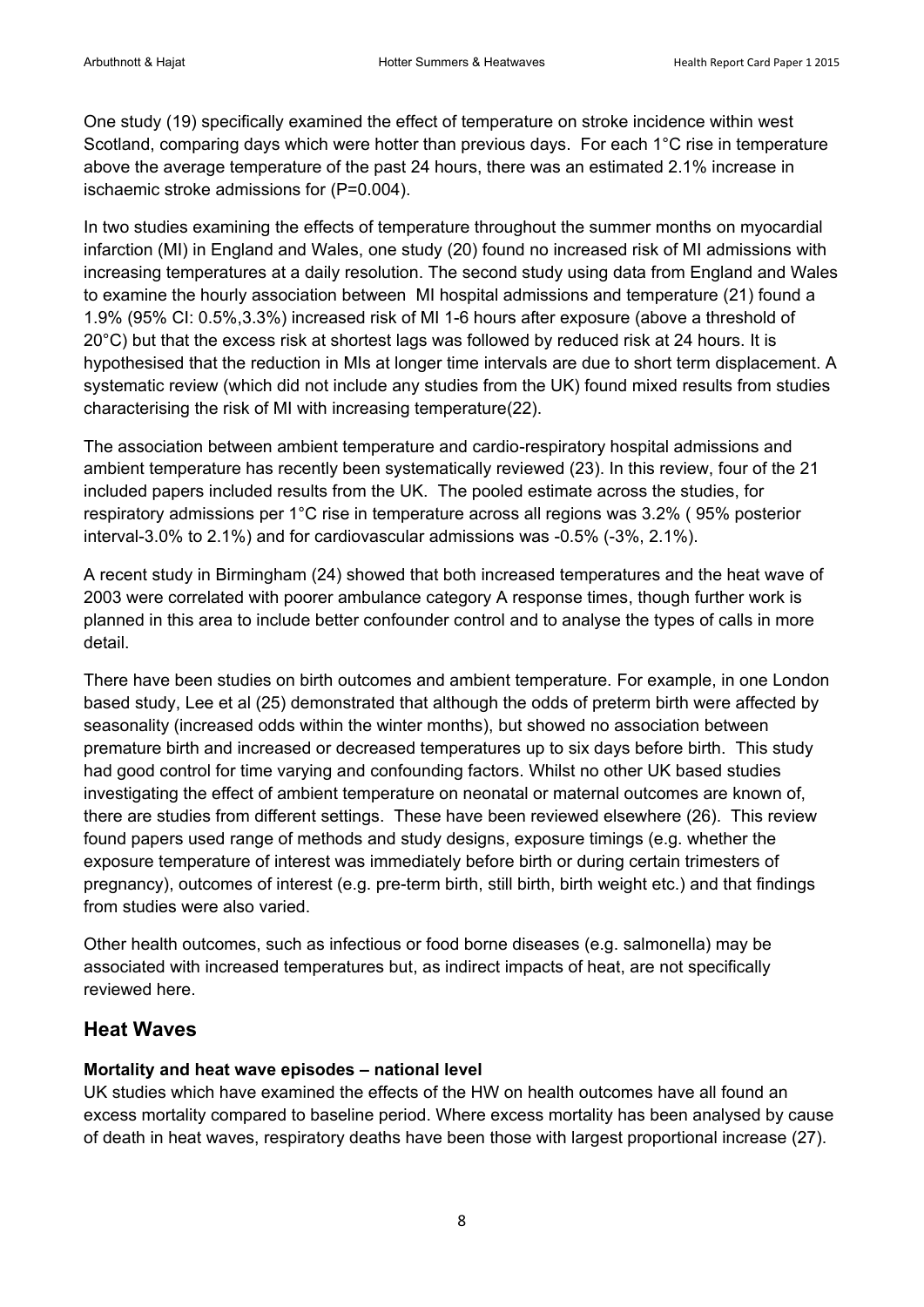The most severe HW was in 2003, for which the health effects were most greatly seen in continental Europe [\(28\)](#page-19-6). In England between 4-13<sup>th</sup> August 2003 the Central English Temperature (CET) exceeded average values (from 1871-2000) by 8 °C and in South East England, the maximum temperature exceeded 32 °C for 3 and then 5 consecutive days. It has been estimated that the 2003 heat wave led to 2091 excess deaths in England - a 17% increase (95% CI: 15%,19%) above the expected baseline of deaths in the same 10 day period between 1998-2002 [\(29\)](#page-19-7).

During the 1995 heat wave (between  $30<sup>th</sup>$  July-3<sup>rd</sup> August) there was an excess of between 691 -768.2 excess deaths in England and Wales (between an 9.9% (95% CI: 6.4, 11.3%) to 11.2%  $excess$ <sup>4</sup> [\(30\)](#page-19-8)). The 1976 heat wave was estimated to have caused a 10% excess mortality in England and an 8.9% excess for results from England and Wales combined.

In 2011, a 'nowcasting' method to evaluate excess mortality in near time as part of a Heat-Health Watch system estimated 367 excess deaths in England and Wales in the over 65 years age group [\(31\)](#page-19-9).

Whilst none of the studies described here undertook a formal analysis of harvesting, estimates attributed less than 10% of the excess deaths in the 2003 heat wave in Paris to mortality displacement [\(32\)](#page-19-10) and less than around 25% of excess deaths were attributed to harvesting for the 1995 heat wave in Chicago [\(33\)](#page-19-11).

The estimated increased effect of hot days that are part of a heat wave, compared to days of equivalent temperatures which occur in isolation has also been examined. One model (Hajat et al., 2006) examining the additional heat wave effect in European cities across the years 1976-2003 found an increase in mortality of 5.5% on heat wave days compared to the model's expected value for a given temperature.

#### <span id="page-8-0"></span>**Other Health Outcomes**

 $\overline{a}$ 

Morbidity during heat waves has been characterised in UK studies by hospital admissions, ambulance call outs and in one study GP visits.

For the 2003 heat wave, excess hospital admissions were calculated per governmental region and overall[\(29\)](#page-19-7). In regions where there where excess admissions, the proportion was small compared to proportional increase in mortality during that period (e.g. in London there was a 42% increase in mortality compared to the baseline period, but 6% increase in admissions) and two regions had a proportional decrease in admissions. The overall increase in hospital admissions was 1% (95% CI 1%, 2%).

The contrast between mortality and hospital admissions during the 1995 heat wave was examined for greater London [\(17\)](#page-18-12). It was estimated that mortality increased by 10.8% during the episode and hospital admissions increased by 2.6% but this was not statistically significant (95% CI -2.2%, 7.6%).

During the 1976 heat wave, a study in Birmingham [\(34\)](#page-19-12)looked at outcomes of medical and surgical admissions, sick claims and GP consultations. There was no significant increase in sickness benefit claims but a modest increase was seen in GP consultations.

 $^4$  The estimates varied (9.9% (95% CI: 6.4,11.3%) to 11.2% excess) depending on baseline period used - moving average for 1995 or baseline of the 31 day moving average in the preceding 2 years respectively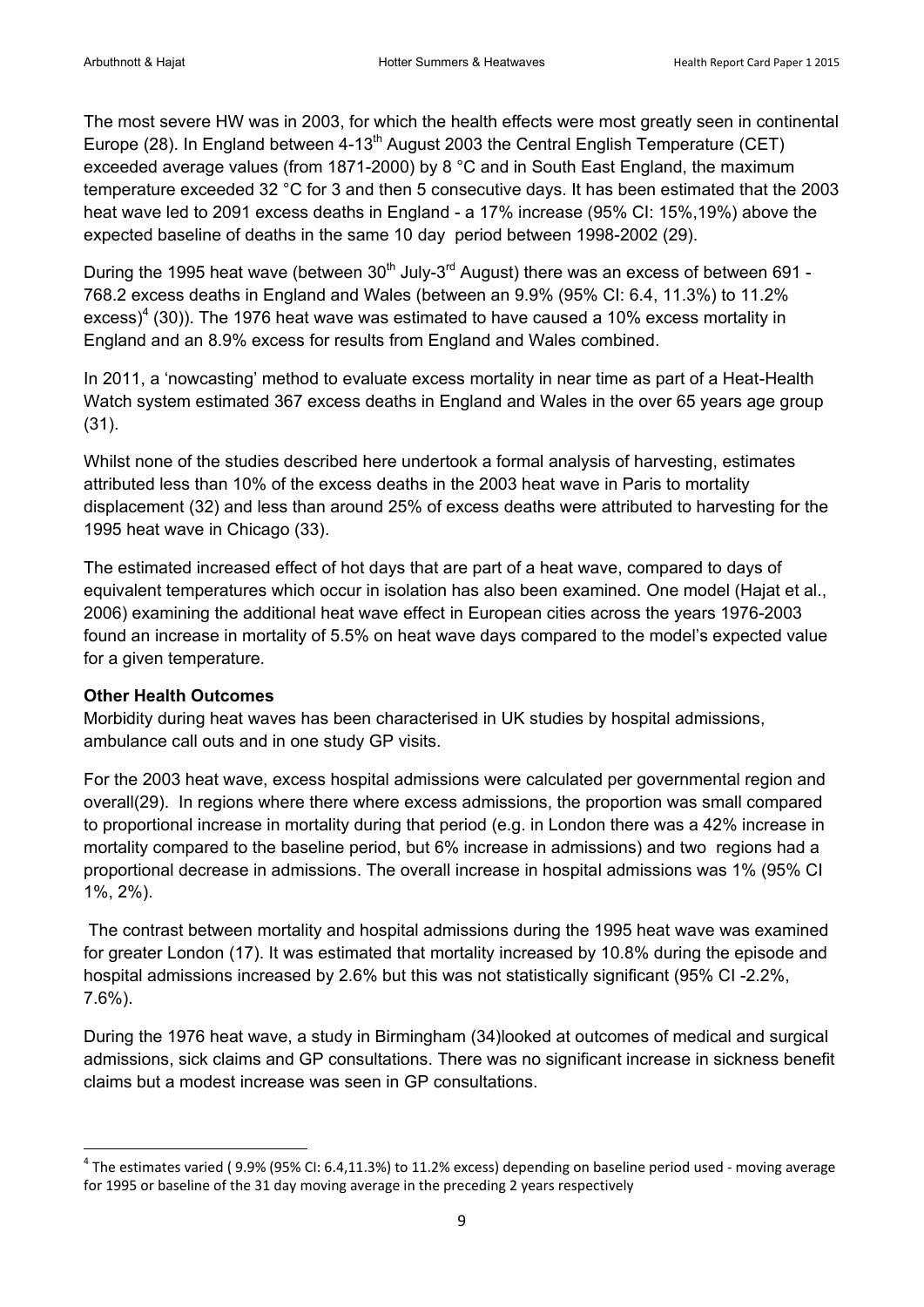#### <span id="page-9-0"></span>**Work Productivity and Heat**

To our knowledge, the impact of hot days or recent heat waves in the UK has not been assessed in terms of productivity or occupational health outcomes. However, there is evidence that occupational health outcomes and productivity are affected by heat elsewhere. Many studies are from low and middle income countries, where the type of occupational exposure and working conditions are likely to differ from the UK. There are, however, some studies and reports from countries with similar socio-economic context. For example, for the two years 2012-2013, a formal review by the Occupational Safety and Health Administration (OSHA) in the United States found that there were 20 occupational cases of heat illness or death attributed to heat exposure [\(35\)](#page-19-13). All cases occurred on days where the measured heat index was between 29°C to 41°C. Of these 20, 13 were heatrelated deaths. The occupations involved were mostly outdoors (e.g. roofing, landscaping, ship building) and involved heavy to moderate work, although seven cases arose from indoor settings with sources of heat exposure (e.g. as combustion engines or laundry machinery). Of the 13 deaths, nine occurred on the first three days of work or within three days returning after leave. Potential lessons for the UK include the importance of health and safety measures – none of the employers involved had complete heat illness plans- and potential the importance of acclimatisation to heat in at risk occupations

# <span id="page-9-1"></span>**Discussion**

## <span id="page-9-2"></span>**Geographical/Regional differences In Mortality and Morbidity Estimates for increased temperature and heat waves**

Many studies with results from the UK have focused their analysis either on (Greater) London or have also presented results by regions of England and Wales. The increase in risk of mortality per °C change in temperature is greatest for London [\(9-11\)](#page-18-8).

The regions which appear to have the largest increase in risk (in addition to London) are the South East and the East of England and, in some studies, the West Midlands. The North East, North West and Yorkshire & Humberside generally have the lowest increased risk. There is also some evidence for a difference in minimum mortality temperatures (MMT) between regions, with those where average temperatures are colder, displaying a lower MMT (but shallower RR slope). The study conducted in the Republic of Ireland ([\(7\)](#page-18-7) demonstrated a lower RR of 0.4% per °C increase in temperature (95% CI: 0.3%, 0.6%).

In studies which have analysed results for (Greater) London only (i.e. with no UK baseline) the estimated % increase per °C is also generally higher compared to overall relative risk presented in other studies using similar methods.

The geographical regions at greatest risk from general temperature rises are also those with the highest proportion of excess mortality calculated during heat waves. During the 2003 heat wave, where the overall proportion increase in mortality was 17%, the largest increase in proportion of deaths was seen in London (42%), followed by Eastern England (27%) and the South East (23%). The areas with the lowest proportional increase were the North West (4%) and the North East (2%)[\(29\)](#page-19-7). Evidence from the 1976, 1995 and 2011 heat waves also showed greater excess deaths occurring in London (and for 2011 where effects were analysed by region, they were greatest in the East of England and London).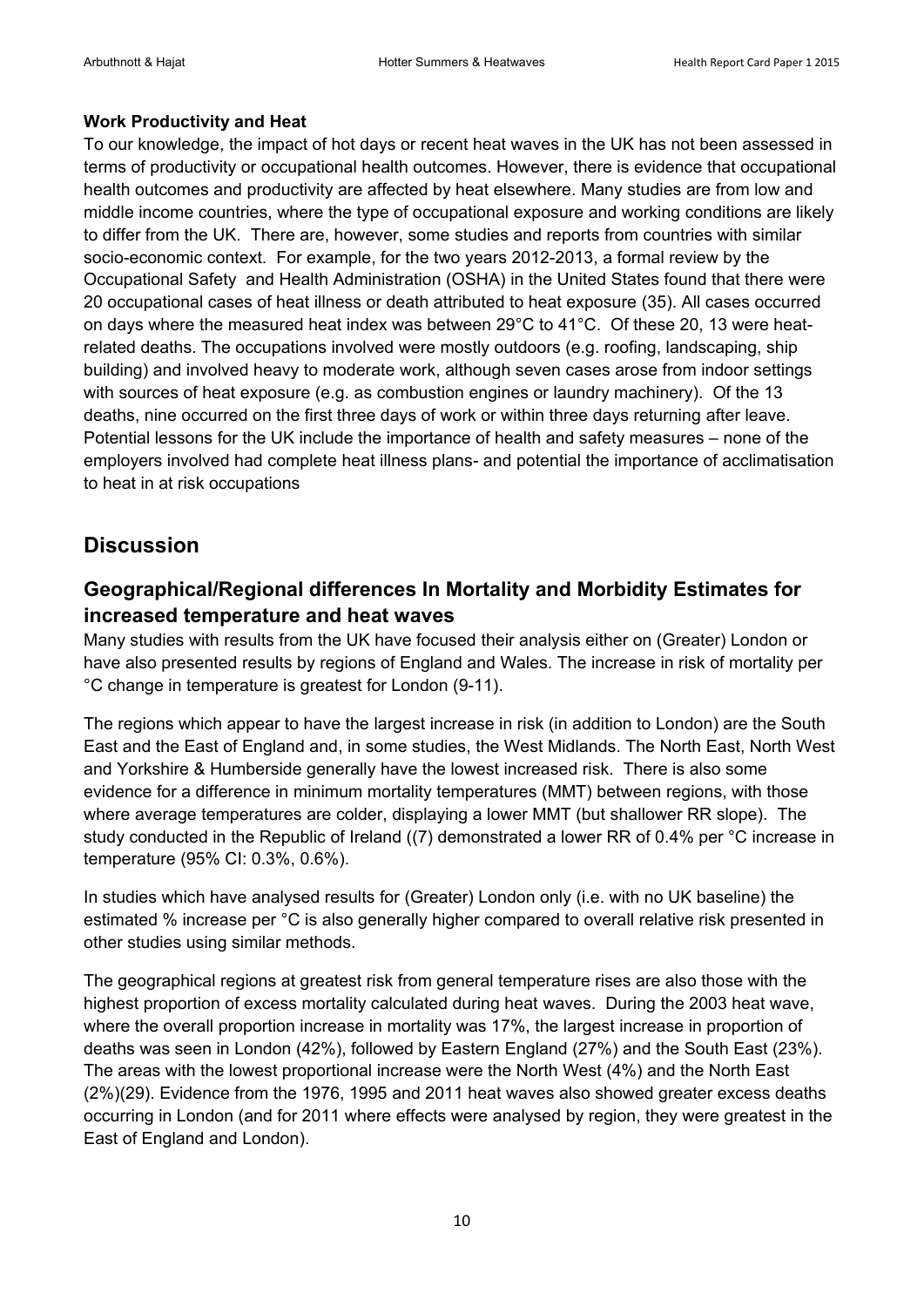The increased risk of both temperature related and heat wave mortality within the South and Eastern areas of England and within London is likely to be explained by a number of factors, including baseline average annual temperatures (the steepness of linear relationship slopes tends to increase with higher MMTs) and the Urban Heat Island (UHI) effect. The UHI effect refers to the increased temperature within cities compared to surrounding rural areas [\(36\)](#page-19-14), due to alterations in the energy balance as a result of surface properties (e.g. albedo etc.), land use and city design. The UHI is likely to become increasingly important as we see an increasing proportion of the population living in cities (Office of National Statistics projections).

Whilst the UHI can explain some increased vulnerability within cities, explaining further differences in vulnerability to heat (other than relation to background climate) is difficult due to the scarcity of standardised data between locations.

## <span id="page-10-0"></span>**Distribution of impacts by age, gender, socio-economic status**

#### <span id="page-10-1"></span>**Age**

A consistent finding across studies, of both increased ambient temperature and mortality and the effect of heat waves, is that older age groups are more at risk. This may be due to diminished ability to thermo- regulate, increasing medical co-morbidities or use of medications, and social factors which may limit behavioural adjustments to the increased temperatures. In studies that have found an increased risk in respiratory hospital admissions, this was also greater in older age groups [\(18\)](#page-18-13).

One study also showed an increased risk per °C for hospital admissions in the 0-4 year age group but not for any other ages [\(17\)](#page-18-12). In studies outside the UK, there have been cases of mortality in children and infants in heat waves[\(37\)](#page-19-15).

Vulnerability in older age groups is increasingly important, as future projections show increasing proportions of our population in older age bands.

#### <span id="page-10-2"></span>**Gender**

Where it has been examined, studies have mostly but not consistently shown that females are at higher risk of dying in a heat wave [\(34,](#page-19-12) [37,](#page-19-15) [38\)](#page-19-16), especially within European studies. However, it is likely that many of these results for females are confounded by age: older age groups also contain more females. By contrast, some studies of the Chicago heat waves, elderly men were found to be at higher risk [\(39,](#page-19-17) [40\)](#page-19-18).

#### <span id="page-10-3"></span>**Underlying co-morbidities and medications**

Certain co-morbidities have been associated with increased mortality and morbidity from heat exposure. Studies outside the UK have also shown increased risks in those with cardiovascular, respiratory, renal disease and diabetes[\(41\)](#page-19-19) [\(42\)](#page-19-20). One UK study demonstrated that the risk of mortality was associated with increased temperature in patients with neurological and psychiatric diagnoses, such as dementia and substance misuse [\(43\)](#page-19-21) and in people prescribed antipsychotics, antidepressants and hypnotics. Although no baseline risk for the general population was available within the study for comparison, the overall RR per 1°C increase in temperature for this group of patients (4.9% (95% CI 2.0%,7.8%) is higher than given for the overall population in other studies using similar methodologies. Of the patients with neurological and psychiatric diagnoses, younger patients and those with diagnoses of substance misuse were most vulnerable. An increased risk of hospitalisation and mortality from use of prescribed medication and recreational substance use has been found elsewhere [\(44,](#page-19-22) [45\)](#page-20-0). Plausible hypotheses for mechanisms underlying this increased risk have been given [\(46\)](#page-20-1) , such as decreased thirst and decreased sweating.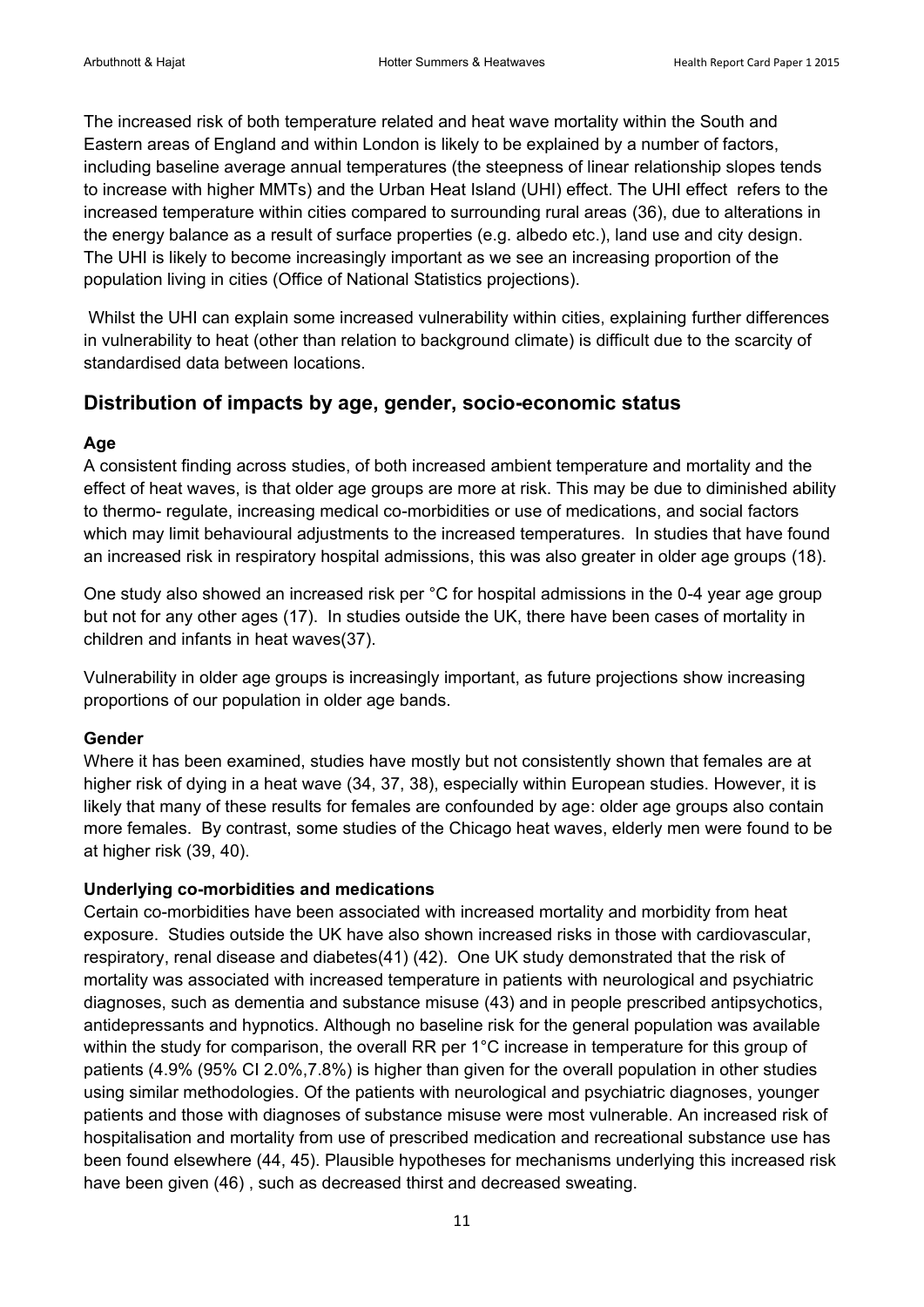#### <span id="page-11-0"></span>**Socio-Economic Status**

UK studies have not found a consistent relationship between socio-economic status (SES) (quintiles of deprivation analysed) and an increased vulnerability to heat or heat waves [\(38\)](#page-19-16). However, for the analysis aggregated data (statistic ward level) was used, and thus potentially masking differences in outcome by deprivation at the level of the individual.

Studies in other countries, most notably North America have found some linkage with SES [\(41\)](#page-19-19) [\(47\)](#page-20-2). Though this relationship may be partially explained or related to access to air conditioning, which is much more prevalent in the US compared to the UK.

#### <span id="page-11-1"></span>**Other Factors Affecting Vulnerability**

Studies from heat wave episodes have shown a number of other factors may also contribute to vulnerability to the effect of heat. A systematic review and meta-analysis examined factors affecting vulnerability to mortality in heat waves or increased temperatures [\(48\)](#page-20-3). The review analysed 4 case control studies from the US and 2 from Europe (but none from the UK) and found that living alone, being unable to care for oneself, not leaving the house and pre-existing illnesses (cardiovascular, pulmonary and mental illnesses) were associated with increased odds of death. Factors which were protective included increased social contact, air conditioning (working air con in own residence or visiting places with air conditioning). Whilst this review did not contain results from the UK, place of residence (if a nursing home or residential home) has been associated with an increased risk of mortality in England [\(38,](#page-19-16) [49\)](#page-20-4), though this may reflect that those living in sheltered accommodation are likely to be more frail.

Identifying those at risk can allow improved targeted prevention policies. A few UK studies have sought to incorporate known vulnerabilities into spatial heat health risk assessments combining geographical information on the heat hazard, exposure and vulnerability of small area populations within cities. Examples include the development of a vulnerability index for London [\(50\)](#page-20-5) and a spatial heat health risk assessment for Birmingham [\(51\)](#page-20-6)which included the UHI as a contributor to the hazard presented by heat waves, and vulnerability indicators such as age, co-morbidities, housing density and high rise dwellings.

However, identification of vulnerable populations can be difficult to translate into the social and medical support required: whilst front line responders feel they know those individuals who are at increased risk at a given time, vulnerabilities such as co-morbidities and social isolation fluctuate rapidly and keeping a systematic record of these is difficult[\(52\)](#page-20-7). Further, barriers to implementation of protective policies may result from the low priority given to heat risk by practitioners[\(52\)](#page-20-7)and also by the vulnerable populations themselves, who may not feel health protection advice is relevant to them or that they are not at risk [\(53\)](#page-20-8). It has been suggested whilst some case control studies have identified living alone as a risk factor for heat related morbidity/mortality, the picture may be more complex, for example increased contact in social networks may perpetuate views amongst the elderly that they are not at risk[\(54\)](#page-20-9).

# <span id="page-11-2"></span>**Size of Current Effects Attributable to climate/weather and anthropogenic Climate Change**

Some UK based studies have examined the attributable deaths due to heat exposure. For example, Gasparrini et al [\(9\)](#page-18-8)found that 1.03% of all summer deaths in England and Wales were attributable to temperature. Armstrong et al[\(11\)](#page-18-17) found a similar figure of 1% of summer deaths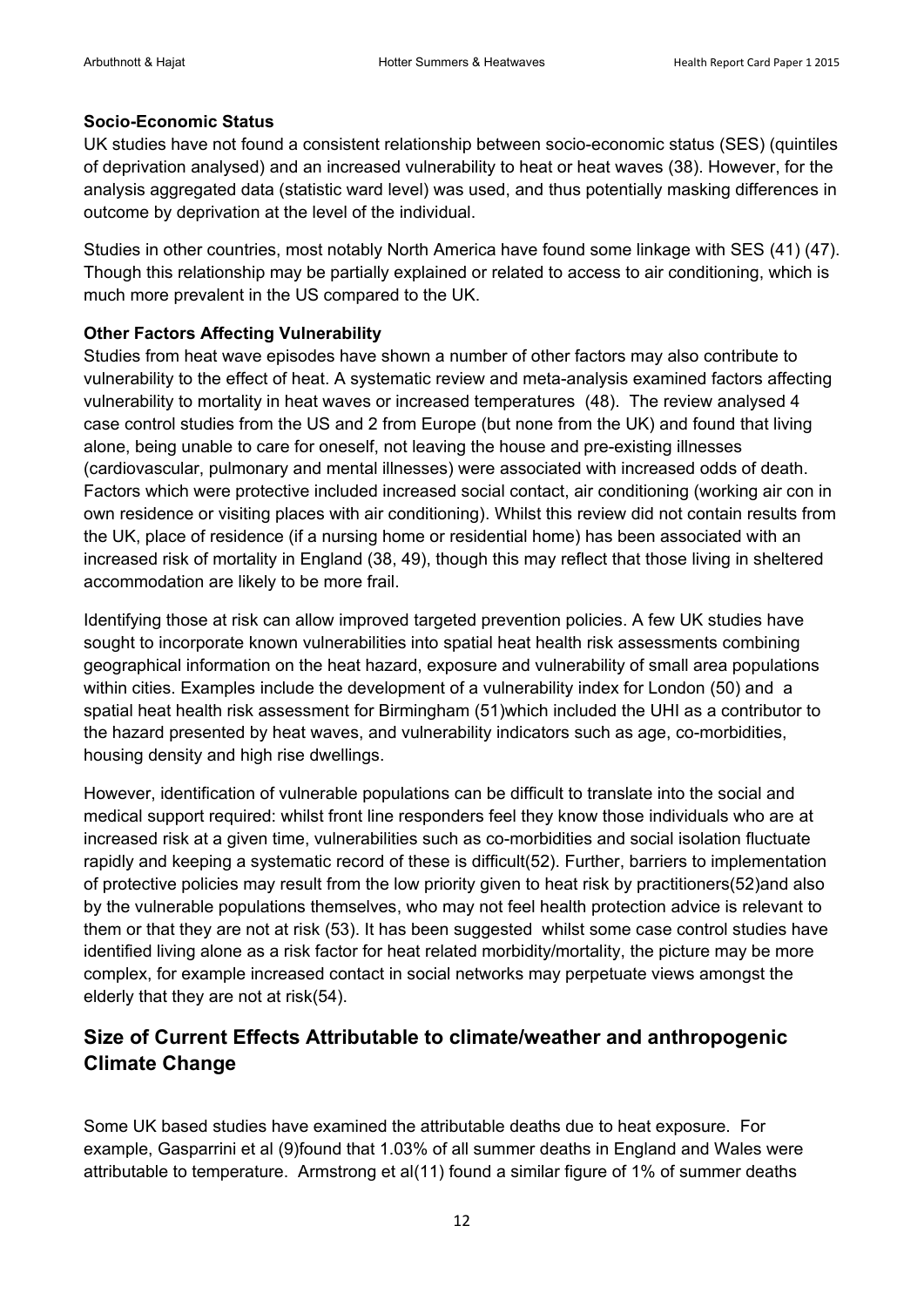being attributable to heat exposure. Baccini et al [\(12\)](#page-18-10) also examined deaths attributable to heat exposure and found that for London, during the 1990s, 143 deaths per year (80% credibility interval 99,185) were attributable to heat over summer periods.

UK studies which have estimated the burden of health effects of heat which are considered attributable to (anthropogenic or other) climate change that has already occurred, have not been located.

The lack of studies in this area highlights a key gap in knowledge and area for further research.

## <span id="page-12-0"></span>**Future Health Impacts: a review of studies that have estimated future impacts of heat on health outcomes in the UK**

Studies which have examined future impacts have all presented an increasing proportion of deaths as a result of increasing temperatures throughout the 21<sup>st</sup> century. Impact studies for a wide range of countries have been review elsewhere [\(55\)](#page-20-10) and this section only contains evidence from UK projections.

Impact studies have been conducted by taking a quantified baseline relationship between temperature and health outcomes and applying future temperature projections to this relationship. Temperature projections are obtained using regional climate change projections. This requires a combination of climate change scenarios (or RCPs), Global Change Models (GCMs) and downscaling (dynamically or statistically) models to a local level. Whilst this will give projections of the baseline relationship, demographic and other non-climate changes should also be considered, for example increase in population size and distribution between ages, urbanisation, change in baseline mortality rates and whether populations are likely to adapt to climatic changes over time (current evidence suggests this – see earlier). Given the complexities in the models, uncertainty is introduced at many levels including uncertainty in future emissions, the parameters and processes included in climate change models, downscaling, the baseline exposure response scenarios, and uncertainties in demographic projections [\(56\)](#page-20-11) . Sensitivity analysis is usually carried out to address some of these, although cannot tell us which are the best projections to use. Some studies [\(57\)](#page-20-12) have suggested that future health impact projections are most sensitive to the choice of climate projections rather than uncertainties in the baseline exposure-response relationship or demographic projections.

The most recent projections from future impacts of climate change on health estimate an increase in heat related mortality from a baseline of 1974 deaths per year in the 2000s, to 3,281 deaths per year(66% increase) in the 2020s, 7,040 deaths per year (increase 257% )in the 2050s and 12,538 deaths (535% increase) in the 2080s. These projected deaths are attributable both to increased temperature but also the increased projected population size (note, table 1 below gives estimates per 100,000 instead).This study [\(10\)](#page-18-18) was based on the recent Health Protection Agency (HPA) report of the health effects of climate change [\(58\)](#page-20-13) and is described in more detail.

The study used results from a time series analysis of historic weather and mortality data in England and Wales from 1993-2006 for the baseline estimates of the relationship between mortality and heat. The 93<sup>rd</sup> centile was used for the heat threshold and a linear-threshold model was assumed. Additional mortality due to extreme temperatures occurring during a heat-wave was also modelled. The risk assessment used projected daily mean temperatures for the periods 2000-2009 (to model baseline), 2020-29, 2050-59 and 2080-89. Ten available variants of the Met Office Hadley Centre Regional Climate Model (HadRM3-PPE-UK) were used to dynamically downscale GCM results for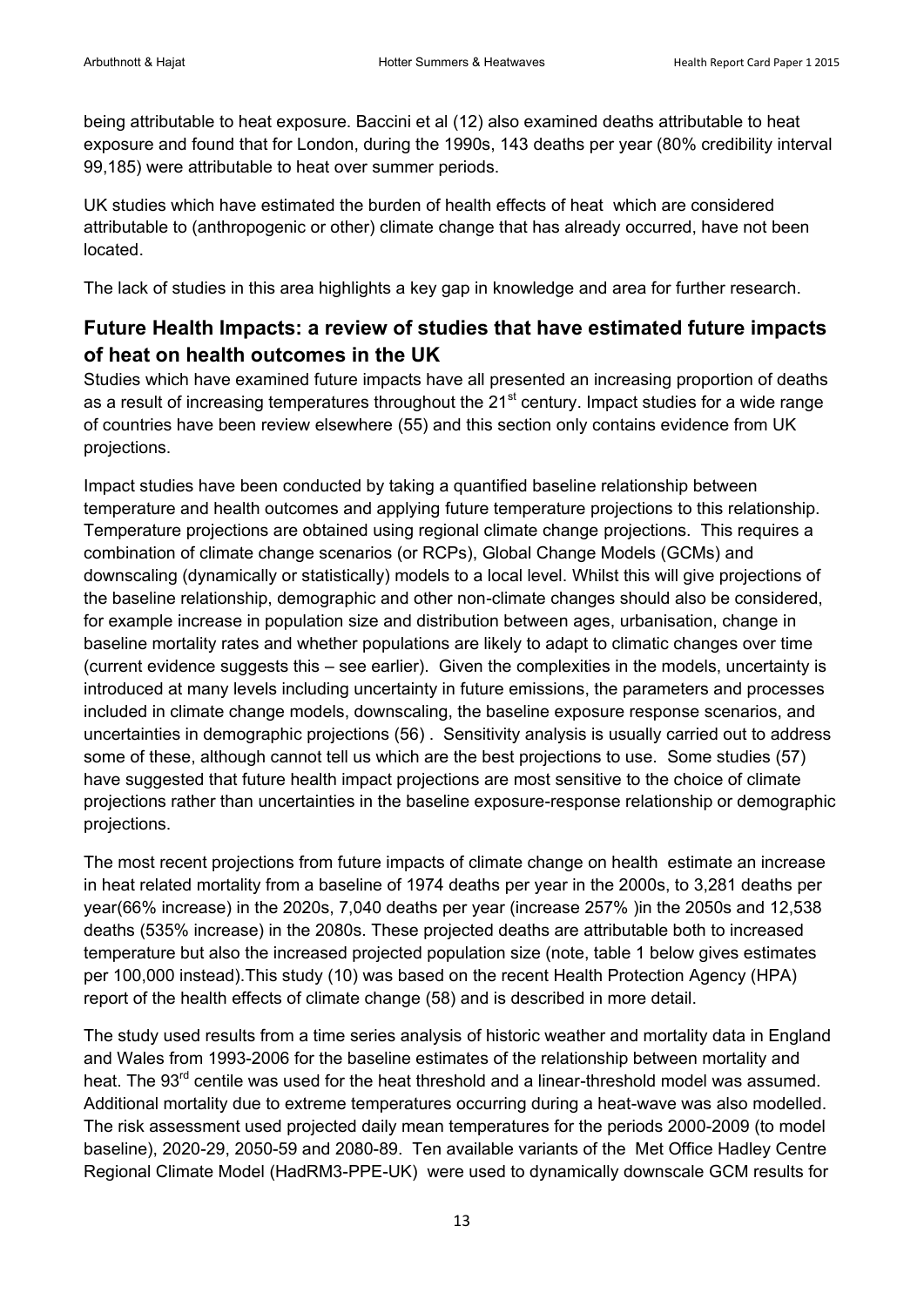1

historical emissions and SRES A1B as the medium emissions scenario as part of the UKCP09 climate projections (giving projections to a horizontal resolution of 25Km). For the risk assessment, nine regional climate model variants were used (range of climate sensitivity of 2.6-4.9°C).

Key non-climate determinants considered were demographic changes – population data based on the ONS projections for the UK were used for population projections and future mortality trends were used. No assumptions about adaptation were included.

The baseline co-efficient from the time series was used to project annual mortality under different climate change models and population projections was used $5$ . The estimates using the mean, minimum and maximum from nine model realisations were extracted for each region. The results for the mean estimates of heat related deaths are given below for each region per 100 000 population. The regions most at risk are the East and South of England, the West Midlands and London. The additional heat-wave effect was significant only for London where it was estimated to add an extra 58%, 64%, 70% and 78% to heat-related mortality in the 2000s, 2020s, 2050s and 2080s.

| Region of UK         | 2000s               | 2020s               | 2050s                    | 2080s               |
|----------------------|---------------------|---------------------|--------------------------|---------------------|
|                      | mean heat related   | mean heat related   | mean heat related deaths | mean heat related   |
|                      | deaths per 100 000  | deaths per 100 000  | per 100 000 population   | deaths per 100 000  |
|                      | population per year | population per year | per year                 | population per year |
| <b>NE</b>            | 1.2                 | 2.1                 | 3.9                      | 6.7                 |
| <b>NW</b>            | 1.3                 | 2.0                 | 3.7                      | 6.2                 |
| Yorks & Humber       | 1.4                 | 2.3                 | 4.4                      | 7.6                 |
| East Midlands        | 4.4                 | 6.5                 | 11.5                     | 18.4                |
| <b>West Midlands</b> | 4.2                 | 6.1                 | 11.1                     | 17.2                |
| East England         | 3.9                 | 5.6                 | 9.9                      | 15.5                |
| London <sup>6</sup>  | 4.4                 | 6.1                 | 11.3                     | 17.5                |
| <b>SE</b>            | 6.3                 | 8.6                 | 15.3                     | 22.9                |
| SW                   | 3.5                 | 5.1                 | 9.6                      | 15.3                |
| <b>Wales</b>         | 2.4                 | 3.5                 | 6.5                      | 10.6                |
| Scotland             | 0.7                 | 1.3                 | 2.4                      | 4.4                 |
| N. Ireland           | 0.9                 | 1.6                 | 2.9                      | 4.9                 |
| <b>Total UK</b>      | 3.3                 | 4.8                 | 8.8                      | 14.0                |

*Table 1. Projected Heat Related All-age Annual Mortality by region of the UK (Hajat et al2014[\(10\)](#page-18-18) )*

Whilst this study and the related HPA report represent the most recent projections for the UK and by region, there have been other studies covering the UK (or part of it). A previous Department of Health report [\(59\)](#page-20-14) used baseline mortality from 1976-1996 and in-patient hospital days (as a measure of morbidity) from 1995 and 1996 for England and Wales respectively for a risk assessment using low, medium low, medium high and high emissions scenarios (other specifics of Climate Change model not stated). Assumptions about future demographics and adaptation were not included. Heat related mortality was projected to increase by 253% under a medium-high emissions scenario for the 2050s. The projections for heat related mortality per 100 000 were 1.4 for the baseline and for the medium-high emissions scenario 3.2, 4.9 and 6.3 for the 2020s, 2050s and 2080s respectively. In absolute figures, this was an increase in 798 heat related deaths per year for the UK in the 1990s, to 2793 heat-related deaths in the 2050s and 3519 heat related deaths

<sup>&</sup>lt;sup>5</sup> Where data for a region were not available for the baseline assessment (Scotland and Ireland) data from the NE and NW of England were used.

 $^6$  This table does not include the increase in estimates that are projected if the additional heat-wave effect for London is taken into account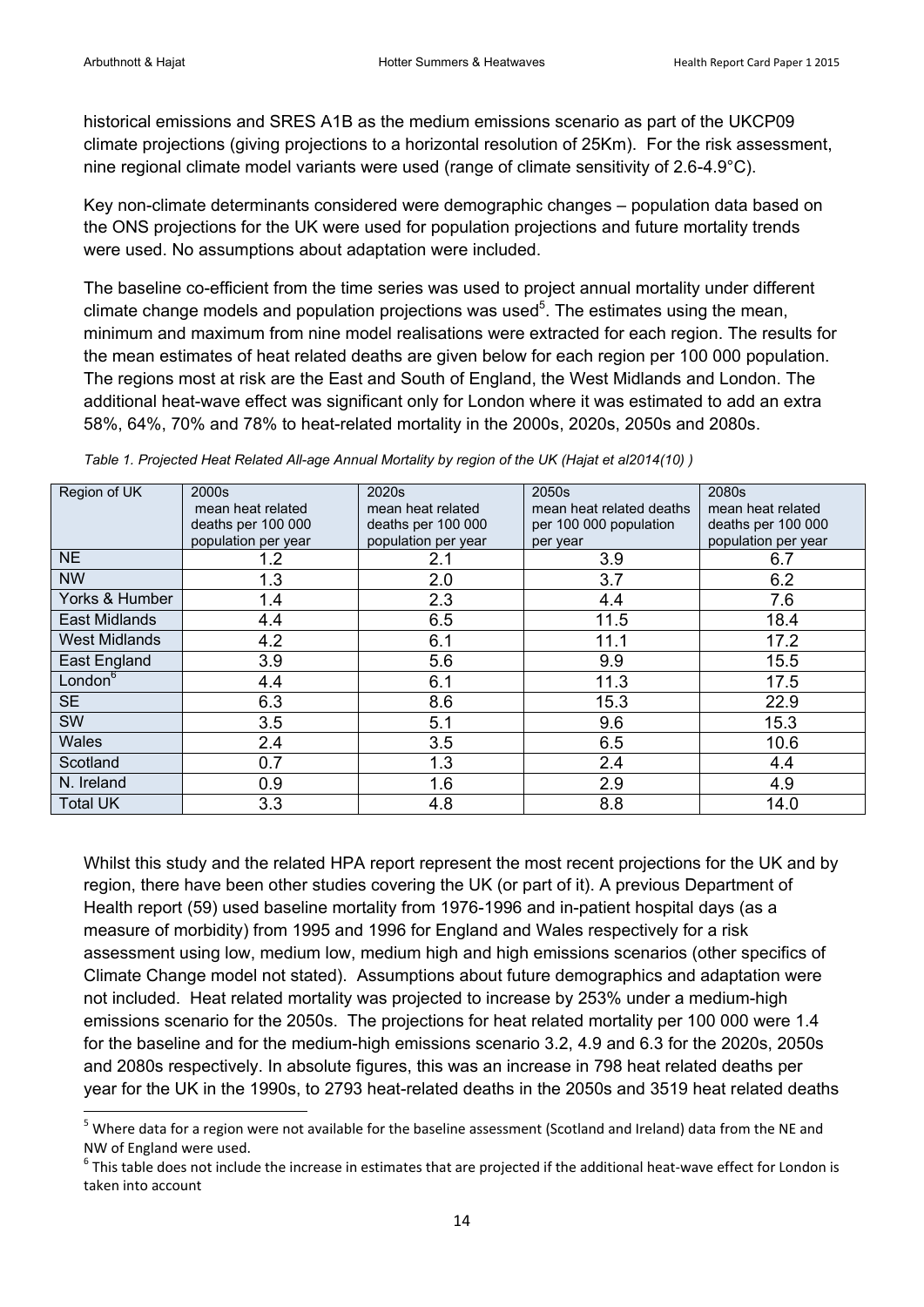**.** 

in the 2080s under a medium-high emissions scenario. For total UK in-patient hospital days, the baseline of 81 000 per year was expected in to increase to 285 000 per year by 2050 under a medium emissions scenario.

There have also been some studies that have projected heat-related mortality for European or Global cities and included London in these estimates [\(12,](#page-18-10) [56,](#page-20-11) [60\)](#page-20-15).

Baccinni et al [\(12\)](#page-18-10) projected results for 15 different cities for the 2030s. The baseline used data modelled in a previous project from 1990-2001 which estimated the number of heat-attributable deaths in this period. Temperature rises under three different emissions scenarios (B1, A1B and A2) were then taken from the IPCC SRES report for best estimate of temperature change for 2090-99 and values for the 2030s under scenarios calculated assuming a constant rate of temperature change. Attributable deaths (to heat exposure) per year for London in the observed series was 142 per year, and projections for the 2030s under different scenarios were 183 per year for B1 (low emission, 206 per year for A1B (middle emission scenario) and 220 per year for A2 (high emissions). No assumptions or projections regarding demographic changes or adaptation were included.

Gosling et al used a baseline from 1976-2003 for their risk assessment for 6 European cities projecting heat related mortality per 100 000 between 2070-2099 [\(56\)](#page-20-11) . The GCM used was the UK HadGM3 and emissions scenarios were A2 and B2. There was no downscaling of the models and no assumptions about demographic changes. Assumptions were included regarding adaptation – an assumption that the population would not adapt, adapt to 2°C or to 4°C. Cases were constructed taking into account increases in mean temperature alone, or increases in mean temperature and variability. Projected mortality was greater when both the increase in variability and mean temperature were included, compared with mean temperature increase alone. With the assumptions about acclimatisation, the projected mortality for London roughly halved for each 2°C adaptation assumed.

The study by Martens et al examined 'net' effects of changes in thermal stress under climate change scenarios, and therefore is not included given the effects of increased temperature specifically were not modelled [\(60\)](#page-20-15). One UK based study [\(61\)](#page-20-16) described how a health risk assessment would be carried out for the 2030s, but no results were given in the study for this time period.

To our knowledge, there have not been any recent UK focused studies which have predicted the effect of heat on outcomes other than mortality. There have been recent studies which have projected future respiratory admissions under different climate change scenarios in the US[\(62\)](#page-20-17) and for four regions of Europe (Northern, Southern, Western and Eastern Europe) using estimates for 27 countries [\(63\)](#page-20-18). The study projecting admissions within Europe included estimates for London and projected the proportion of future respiratory hospital admissions attributable to heat. Four climate and two emissions scenarios were used to project future climate changes. The respiratory admissions used as the baseline were those from the PHEWE project [\(64\)](#page-20-19)<sup>7</sup>. The baseline of the proportion of respiratory hospital admissions attributable to heat for Northern Europe (which included contributions from London) was projected to increase from 0.13% (0.10%, 0.15%) to 0.27% (0.19%, 0.32%) in the period 2021-2050.

 $^7$  In the PHEWE project, apparent temperature as the exposure of interest for 12 European cities (including London) and mortality and hospital admissions (respiratory, cardiovascular and cerebrovascular) in the 1990s were used as outcomes.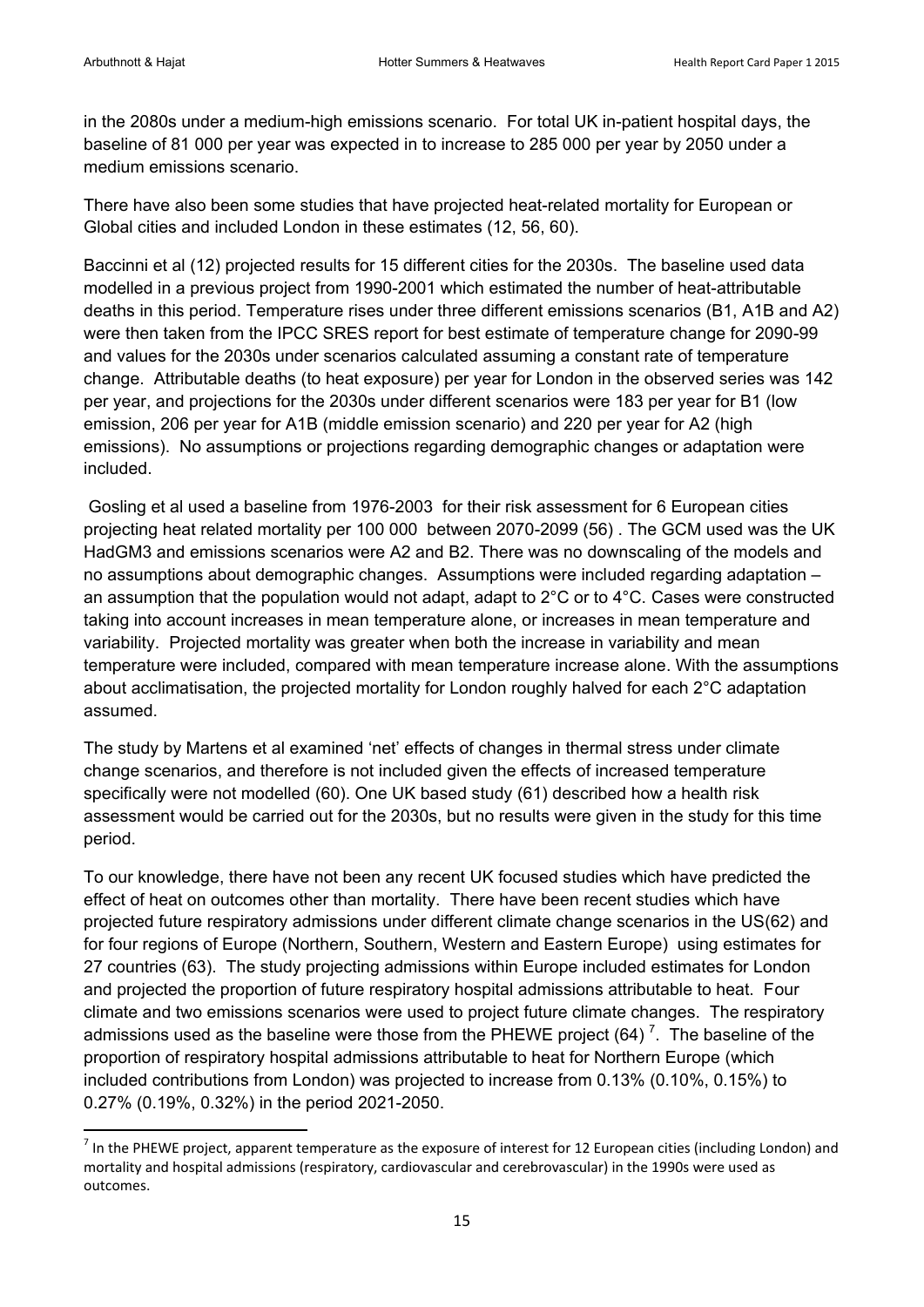## <span id="page-15-0"></span>**Potential for impacts to be avoided by adaptation measures**

Adaptation has often been used to refer to planned and unplanned structural and policy level actions which may reduce a population's vulnerability to heat. The extent to which adaptation can be achieved will depend upon the local context, vulnerabilities and adaptive capacity [\(65\)](#page-20-20). Acclimatisation more commonly refers to increased short term physiological tolerance to heat.

Whilst there is evidence that populations residing in areas with a warmer climate have increased thresholds for heat sensitivity [\(66-68\)](#page-20-21) and also some evidence that sensitivity to increased temperatures has decreased over time [\(69\)](#page-21-0) [\(12\)](#page-18-10), the specific adaptive measures which have been taken to achieve this are difficult to distinguish from demographic or socio-economic background factors which may decrease sensitivity to heat. Further, the evidence of efficacy for given planned and implemented policies or interventions, in terms of systematic reviews or evaluations using robust methods, is scarce[\(70\)](#page-21-1) . This is true at a global level across all high and middle income countries - the UK is no exception. Therefore, the strategies presented in this section are based on evidence at systematic review level where possible, but otherwise a combination of studies and case reports [\(69\)](#page-21-0), and expert opinion is used.

Potential adaptive strategies range from interventions and actions at an individual and housing level, health systems and infrastructure level through to national policy and plans. It is outside the scope of this review to present evidence on physiological acclimatisation. Whilst this section focuses on adaptive strategies, it is important to consider whether any of these could be 'maladaptive' (to avoid providing a short term benefit but increase energy demands which currently would be met using carbon energy sources e.g. air conditioning). Un-anticipated effects of adaptive strategies should also be considered, for example, strategies which decrease sensitivity to heat should not have the unintended consequence of increasing vulnerability to cold. Further, it would be most desirable if strategies both reduced health effects of heat and cold (for example through improved building design), had other health co-benefits (for example urban greening reducing the urban heat island effect but also giving the opportunity for increased exercise and potentially reducing non-communicable disease) or could contribute to climate change mitigation (for example increased building insulation against heat and cold reducing energy demands). However, evidence covering these points is scarce.

Attention should also focus on ensuring the adaptation needs of the most vulnerable populations are met. This requires knowledge of who the vulnerable populations are, recognition that these may change over time and interventions or planned strategies that are effective in these vulnerable groups. Evaluations of interventions and systematic reviews of adaptation options also need to assess effectiveness in vulnerable subgroups. Although there are increasing numbers of equity focused systematic reviews, and indeed criteria quality such as the equity extension of the PRISMA guidelines [\(71\)](#page-21-2) to assess these, none have been identified in this area to date. This is unsurprising, given the generally low levels of evidence for adaptive measures. There are , however, organisations such as the Joseph Rowntree foundation that have highlighted the need for socially just adaptation [\(72\)](#page-21-3).

#### <span id="page-15-1"></span>**Behavioural Measures**

To our knowledge there are no studies which have fully quantitatively evaluated the impact of behavioural measures and adaptation to heat. Some case control studies have demonstrated that regular showers can offer some protection against heat related mortality [\(48\)](#page-20-3). Other behavioural measures such as use of cool clothing, increasing intake of non-alcoholic fluids, and restricting strenuous activity to cooler parts of the day, are also advised.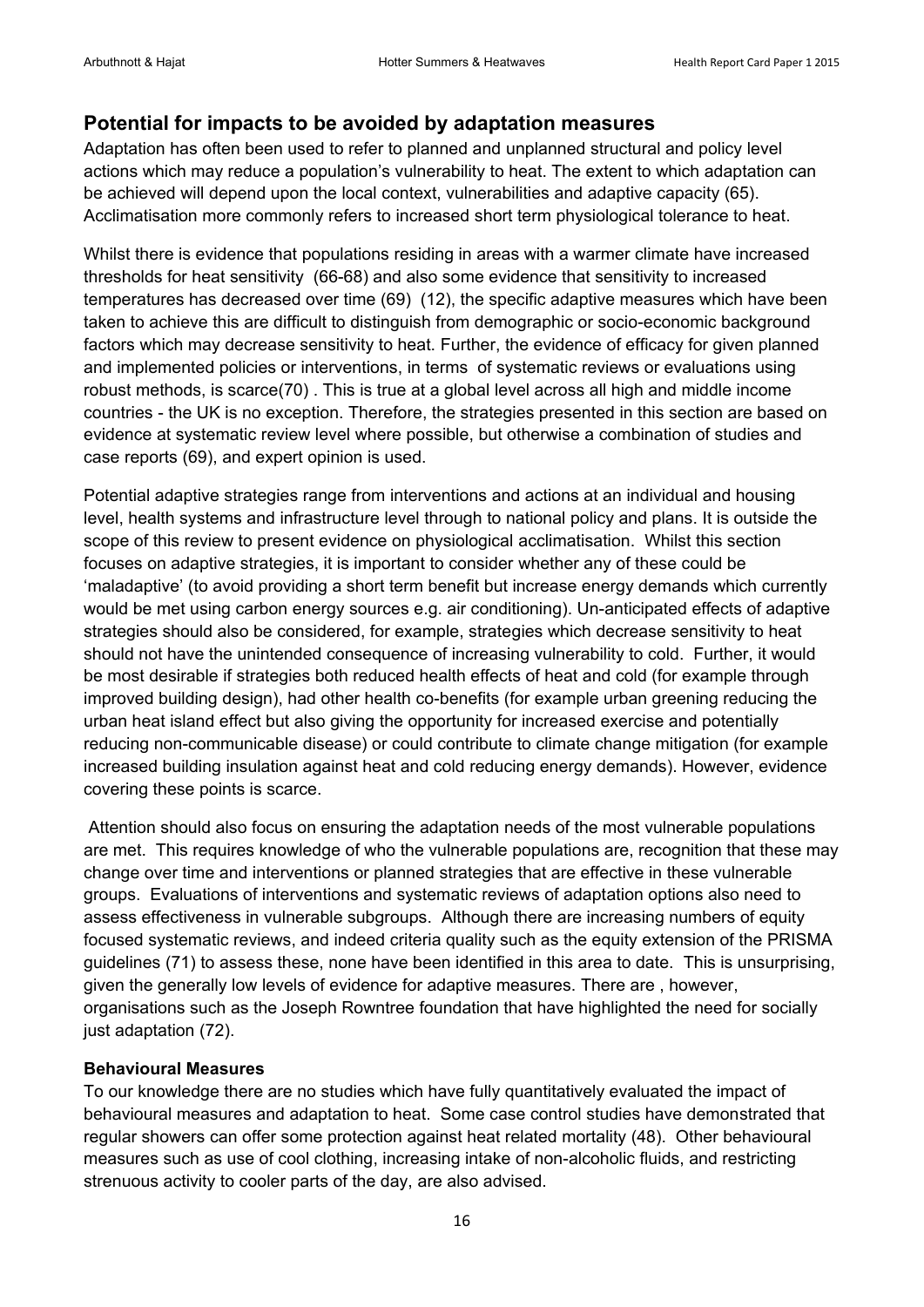#### <span id="page-16-0"></span>**Interventions at an individual or place of residence level**

#### <span id="page-16-1"></span>**Air conditioning**

There is evidence, mostly from Northern America where it is more prevalent, that air conditioning can offer protection against the impacts of heat on health [\(42,](#page-19-20) [73\)](#page-21-4). There is also evidence that seeking a public space with air conditioning can be protective [\(48\)](#page-20-3) and indeed this is a measure included in many heat wave plans. However, there are potential disadvantages to promoting this as an adaptive strategy. For example there may be equity issues in terms of both the prevalence and availability of air conditioning units and also in being able to afford to use the intervention, although access to shared air-conditioned space may remove some of these concerns. Extensive use of air conditioning could increase energy demands and itself contribute to climate change although air conditioning powered from renewable sources (e.g. solar powered) may not pose the same issues. There are also examples of power grid outages during extreme weather events such as heat waves, which would limit the protection that air conditioning could offer. Further evidence is required in order to be able to effectively weight the benefits of air conditioning against its environmental, energy and health costs. Passive cooling measures may reduce the need for air conditioning.

#### <span id="page-16-2"></span>**Electric Fans**

A recent systematic review [\(74\)](#page-21-5) sought to establish the role of electric fans in reducing health impacts of heat waves. Inclusion criteria by study design required studies to be randomised controlled trials (RCTs) or other experimental designs, such as interrupted time series or controlled before-after studies. No such studies were identified and therefore it was concluded that there were not enough high quality studies to assess the evidence. Where case control studies were found, results for the protective effect of fans were inconclusive with some studies showing a protective effect and others the opposite.

#### <span id="page-16-3"></span>**Community, Services and Design level Adaptations**

Many interventions have been postulated that may improve adaptation at an urban design level, for example increased use of green spaces, improved insulation of housing against heat and cold, improved surface properties of buildings (e.g. increasing albedo) etc. Some of these, such as increased green spaces have improved benefits to health outside adapting to climate change. Unintended consequences of interventions should also be considered (e.g. indoor air quality concerns in more air tight houses etc.). Further, health services will also need to adapt to ensure comfortable and reliable care (e.g. indoor temperatures, power supply in heat waves, ability to cope with potential increased demands in hotter temperatures) in warmer temperatures. These measures will require multi-sectorial working and planning. Health and wellbeing boards that bring together Health, Local Authority and monitoring services may be well placed to undertake this interdisciplinary strategic planning.

#### <span id="page-16-4"></span>**Policy Level Interventions**

A recent systematic review has examined the effectiveness of heat warning systems (HWS) [\(75\)](#page-21-6). These action plans, based on meteorological and demographic information usually include early alerts and public health measures for protection and are tailored to local contexts. The review found that there were no studies using robust enough designs to be able to quantitatively evaluate the effectiveness of HWS for health protection (in terms of morbidity and mortality outcomes). Many countries, including England, have heat wave plans. Further evidence to evaluate both the individual recommendations within the plans and the effectiveness of the plans overall would be useful for improvements to these.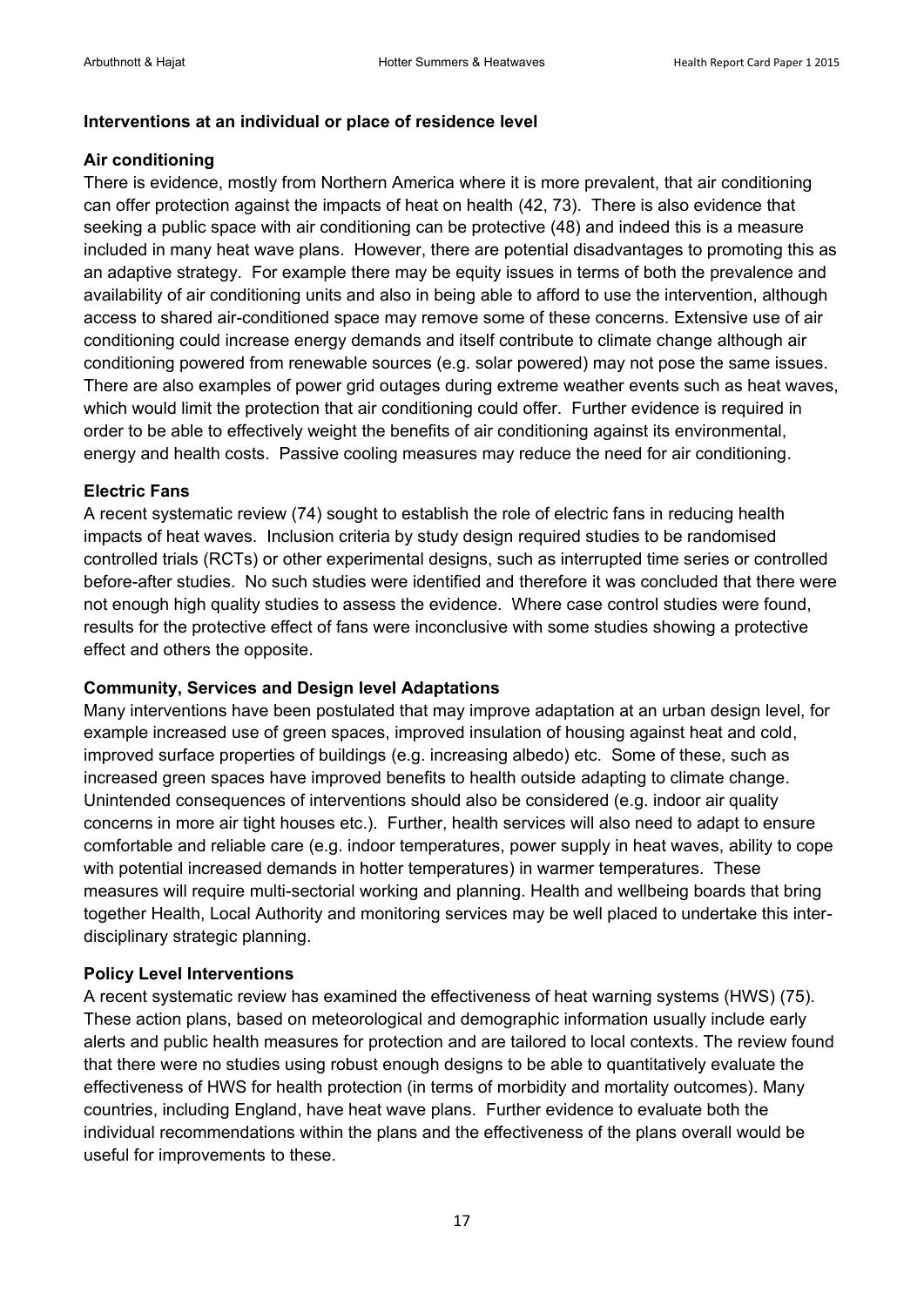# <span id="page-17-0"></span>**Conclusions and Knowledge Gaps**

This review has illustrated the key findings of UK studies illustrating the association between increased temperatures and heat waves and mortality. The results for other health outcomes are less clear. Vulnerable populations to heat effects include the elderly, those with certain comorbidities, those living in London and the South East or East of England. Future projections all predict an increase in heat related deaths throughout this century, the magnitude of which depends on assumptions used within models.

However, key gaps in our knowledge remain and would merit further investigation. For example, with regards to what is known about the underlying epidemiological relationship between heat and health outcomes, uncertainties remain. These include knowledge gaps around the relationship between more extreme temperatures and health outcomes (there is a non-linear relationship between exposure and outcome at higher temperatures, but scarcity of data at extremes makes this difficult to model), the best way to characterise a heat wave, the need for better understanding of certain vulnerabilities to heat (for example, the effect of UHIs, socio-economic status, which medications increase risk, further characteristics or local level factors which increase or decrease risk within the UK). Evidence on attributable deaths or health outcomes to past and projected future climate change would also be welcome.

Considering future impacts, the use of RCPs rather than the emissions scenarios could be examined for future health impact assessments. Further work on impact by certain groups such as by age, SES in addition to location would be useful. There are also many gaps in our knowledge about adaptation. For example, what works now and what may work in the future? How can past specific adaptive measures be identified and evaluated? And how might adaptive strategies translate from one setting to another? And how much will estimates in risk differ, depending on whether adaptation is factored into our calculations?

In terms of research for policies regarding adaptation and protection, further work to examine the use of current or improved early warning systems for heat and evaluations of current interventions to prevent mortality and morbidity from heat would be useful. There are also gaps in our knowledge around adaptive measures that might be of co-benefit to other health outcomes or to mitigation of climate change and how we can best work with other sectors to promote integrated research and policy development in this area. The design and use of suitable indicators for adaptation and ensuring equity components are reflected in these, is important in order to evaluate progress.

Addressing these knowledge gaps will be paramount to ensure that evidence can inform policy for appropriate actions and use of resources to minimise future health impacts of heat, and to improve health under a changing climate.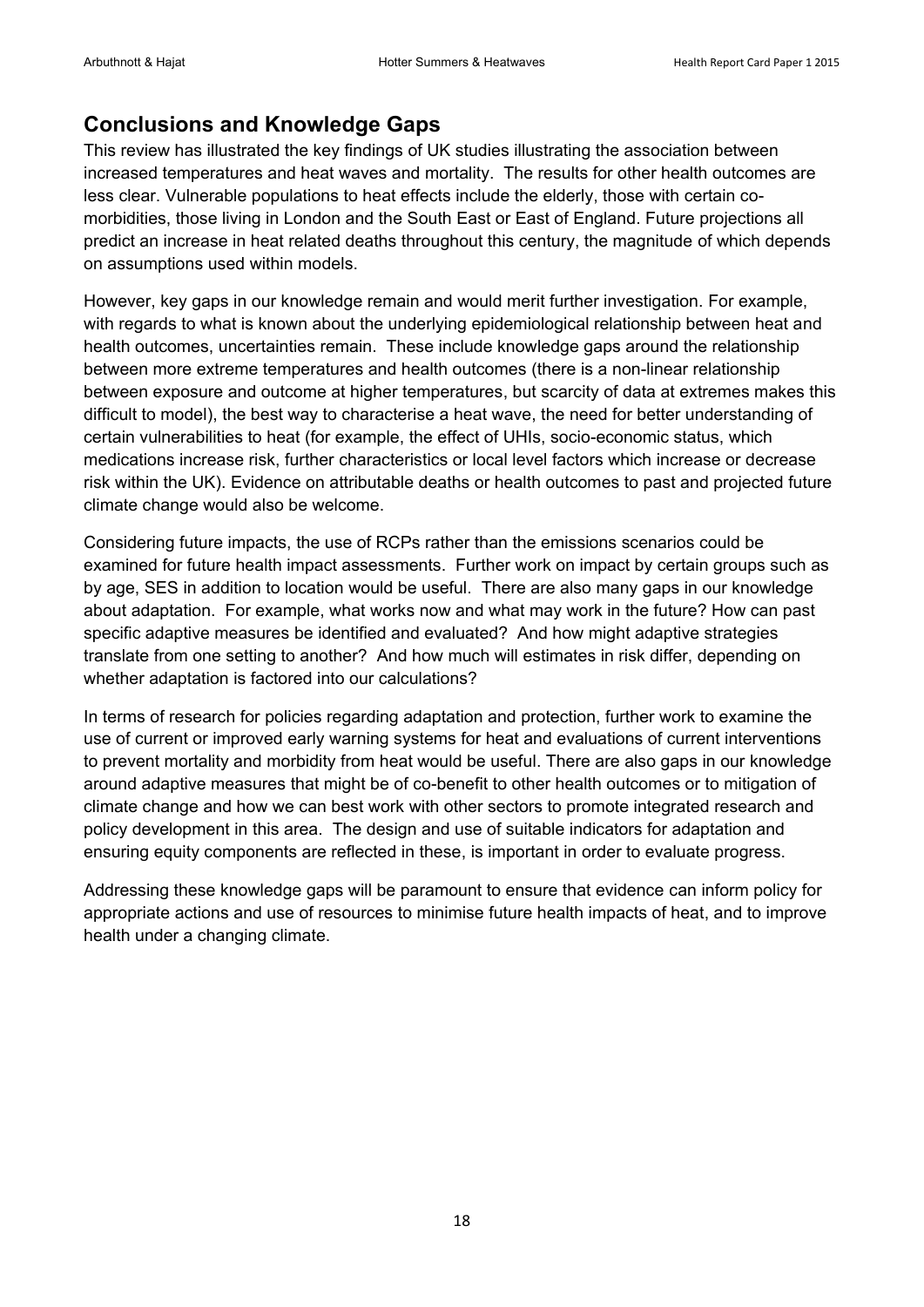# <span id="page-18-0"></span>**References**

<span id="page-18-1"></span>1. IPCC. Climate Change 2013: The Physical Science Basis. Contribution of Working Group 1 to the Fifth Assessment Report of the Intergovernmental Panel on Climate Change (Stocker. T.F,. qin, G-K., Plattner, M. Tigor, S.K. Allen, J. Boschung, A. Nauels, Y. Xia, V. Bex and P.M. Midgley eds.)). 2013.

<span id="page-18-2"></span>2. Jenkins GJ, Murphy JM, Sexton DMH, Lowe JA, Jones P, Kilsby CG. UK Climate Projections: Briefing report. Met Office Hadley Centre, exeter, UK., 2009.

<span id="page-18-3"></span>3. Basu R, Samet JM. Relation between elevated ambient temperature and mortality: a review of the epidemiologic evidence. *Epidemiol Rev*. 2002;24(2):190-202.

<span id="page-18-4"></span>4. Buckley JP, Samet JM, Richardson DB. Commentary: does air pollution confound studies of temperature? *Epidemiology*. 2014;25(2):242-5.

<span id="page-18-5"></span>5. Basu R, Dominici F, Samet JM. Temperature and mortality among the elderly in the United States: a comparison of epidemiologic methods. *Epidemiology*. 2005;16(1):58-66.

<span id="page-18-6"></span>6. Tong S, Wang XY, Guo Y. Assessing the short-term effects of heatwaves on mortality and morbidity in Brisbane, Australia: comparison of case-crossover and time series analyses. *PLoS One*. 2012;7(5):e37500.

<span id="page-18-7"></span>7. Goodman PG, Dockery DW, Clancy L. Cause-specific mortality and the extended effects of particulate pollution and temperature exposure. *Environ Health Perspect*. 2004;112(2):179-85.

8. Pattenden S, Armstrong B, Milojevic A, Heal MR, Chalabi Z, Doherty R, et al. Ozone, heat and mortality: acute effects in 15 British conurbations. *Occup Environ Med*. 2010;67(10):699-707.

<span id="page-18-8"></span>9. Gasparrini A, Armstrong B, Kovats S, Wilkinson P. The effect of high temperatures on cause-specific mortality in England and Wales. *Occup Environ Med.* 2012;69(1):56-61.

<span id="page-18-18"></span>10. Hajat S, Vardoulakis S, Heaviside C, Eggen B. Climate change effects on human health: projections of temperature-related mortality for the UK during the 2020s, 2050s and 2080s. J *Epidemiol Community Health.* 2014.

<span id="page-18-17"></span>11. Armstrong BG, Chalabi Z, Fenn B, Hajat S, Kovats S, Milojevic A, et al. Association of mortality with high temperatures in a temperate climate: England and Wales. *J Epidemiol Community Health.* 2011;65(4):340-5.

<span id="page-18-10"></span>12. Baccini M, Kosatsky T, Analitis A, Anderson HR, D'Ovidio M, Menne B, et al. Impact of heat on mortality in 15 European cities: attributable deaths under different weather scenarios. J *Epidemiol Community Health.* 2011;65(1):64-70.

13. Pattenden S, Nikiforov B, Armstrong BG. Mortality and temperature in Sofia and London. J *Epidemiol Community Health*. 2003;57(8):628-33.

14. Hajat S, Kovats RS, Atkinson RW, Haines A. Impact of hot temperatures on death in London: a time series approach. *J Epidemiol Community Health*. 2002;56(5):367-72.

<span id="page-18-9"></span>15. Baccini M, Kosatsky T, Biggeri A. Impact of summer heat on urban population mortality in Europe during the 1990s: an evaluation of years of life lost adjusted for harvesting. *PLoS One.* 2013;8(7):e69638.

<span id="page-18-11"></span>16. Hajat S, Armstrong BG, Gouveia N, Wilkinson P. Mortality displacement of heat-related deaths: a comparison of Delhi, Sao Paulo, and London. *Epidemiology*. 2005;16(5):613-20.

<span id="page-18-12"></span>17. Kovats RS, Hajat S, Wilkinson P. Contrasting patterns of mortality and hospital admissions during hot weather and heat waves in Greater London, UK. *Occup Environ Med.* 2004;61(11):893-8.

<span id="page-18-13"></span>18. Michelozzi P, Accetta G, De Sario M, D'Ippoliti D, Marino C, Baccini M, et al. High temperature and hospitalizations for cardiovascular and respiratory causes in 12 European cities. *Am J Respir Crit Care Med.* 2009;179(5):383-9.

<span id="page-18-14"></span>19. Dawson J, Weir C, Wright F, Bryden C, Aslanyan S, Lees K, et al. Associations between meteorological variables and acute stroke hospital admissions in the west of Scotland. *Acta Neurol Scand*. 2008;117(2):85-9.

<span id="page-18-15"></span>20. Bhaskaran K, Hajat S, Haines A, Herrett E, Wilkinson P, Smeeth L. Short term effects of temperature on risk of myocardial infarction in England and Wales: time series regression analysis of the Myocardial Ischaemia National Audit Project (MINAP) registry. *BMJ*. 2010;341:c3823.

<span id="page-18-16"></span>21. Bhaskaran K, Armstrong B, Hajat S, Haines A, Wilkinson P, Smeeth L. Heat and risk of myocardial infarction: hourly level case-crossover analysis of MINAP database. *BMJ*. 2012;345:e8050.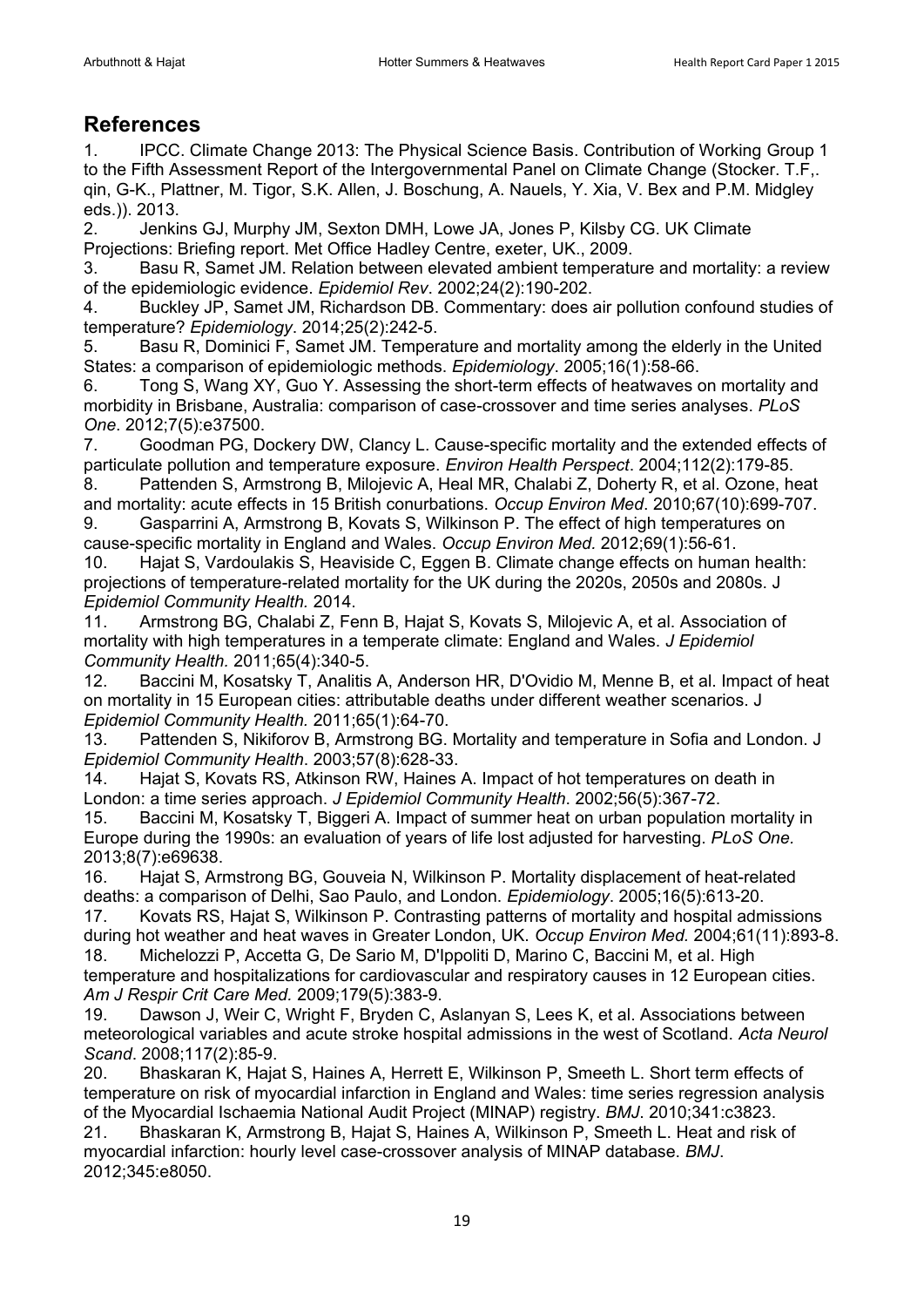<span id="page-19-0"></span>22. Bhaskaran K, Hajat S, Haines A, Herrett E, Wilkinson P, Smeeth L. Effects of ambient temperature on the incidence of myocardial infarction. *Heart*. 2009;95(21):1760-9.

<span id="page-19-1"></span>23. Turner LR, Barnett AG, Connell D, Tong S. Ambient temperature and cardiorespiratory morbidity: a systematic review and meta-analysis. *Epidemiology.* 2012;23(4):594-606.

<span id="page-19-2"></span>24. Thornes JE, Fisher PA, Rayment-Bishop T, Smith C. Ambulance call-outs and response times in Birmingham and the impact of extreme weather and climate change. *Emerg Med J*. 2014;31(3):220-8.

<span id="page-19-3"></span>25. Lee SJ, Hajat S, Steer PJ, Filippi V. A time-series analysis of any short-term effects of meteorological and air pollution factors on preterm births in London, *UK. Environ Res.* 2008;106(2):185-94.

<span id="page-19-4"></span>26. Strand LB, Barnett AG, Tong S. The influence of season and ambient temperature on birth outcomes: a review of the epidemiological literature. *Environ Res.* 2011;111(3):451-62.

<span id="page-19-5"></span>27. D'Ippoliti D, Michelozzi P, Marino C, de'Donato F, Menne B, Katsouyanni K, et al. The impact of heat waves on mortality in 9 European cities: results from the EuroHEAT project. *Environ Health.* 2010;9:37.

<span id="page-19-6"></span>28. Kovats RS, Kristie LE. Heatwaves and public health in Europe. *Eur J Public Health*. 2006;16(6):592-9.

<span id="page-19-7"></span>29. Johnson H, Kovats RS, McGregor G, Stedman J, Gibbs M, Walton H, et al. The impact of the 2003 heat wave on mortality and hospital admissions in England. *Health Stat Q*. 2005(25):6-11. 30. Rooney C, McMichael AJ, Kovats RS, Coleman MP. Excess mortality in England and Wales,

<span id="page-19-8"></span>and in Greater London, during the 1995 heatwave. *J Epidemiol Community Health*. 1998;52(8):482- 6.

<span id="page-19-9"></span>31. Green HK, Andrews NJ, Bickler G, Pebody RG. Rapid estimation of excess mortality: nowcasting during the heatwave alert in England and Wales in June 2011*. J Epidemiol Community Health*. 2012;66(10):866-8.

<span id="page-19-10"></span>32. Le Tertre A, Lefranc A, Eilstein D, Declercq C, Medina S, Blanchard M, et al. Impact of the 2003 heatwave on all-cause mortality in 9 French cities. *Epidemiology*. 2006;17(1):75-9.

<span id="page-19-11"></span>33. Kaiser R, Le Tertre A, Schantz JT, Gotway CA, Daley WR, Rubin CH. The Effect of the 1995 heat wave in Chicago on all-cause and cause-specific mortality. *Am J Public Health*. 2007;97(Suppl 1):S158-62.

<span id="page-19-12"></span>34. Ellis FP, Prince HP, Lovatt G, Whittington RM. Mortality and morbidity in Birmingham during the 1976 heatwave. *Q J Med*. 1980;49(193):1-8.

<span id="page-19-13"></span>35. Arbury S, Jacklitsch B, Farquah O, Hodgson M, Lamson G, Martin H, et al. Heat illness and death among workers - United States, 2012-2013. MMWR Morb Mortal Wkly Rep. 2014;63(31):661- 5.

<span id="page-19-14"></span>36. Arnfield A. Two decades of urban climate research: a review of turbulence, exchanges of energy and water, and the urban heat island. *International journal of Climatology*. 2003;23:1-26. 37. Kovats RS, Hajat S. Heat stress and public health: a critical review. *Annu Rev Public Health*. 2008;29:41-55.

<span id="page-19-16"></span><span id="page-19-15"></span>38. Hajat S, Kovats RS, Lachowycz K. Heat-related and cold-related deaths in England and Wales: who is at risk? *Occup Environ Med*. 2007;64(2):93-100.

<span id="page-19-17"></span>39. Semenza JC, McCullough JE, Flanders WD, McGeehin MA, Lumpkin JR. Excess hospital admissions during the July 1995 heat wave in Chicago. *Am J Prev Med*. 1999;16(4):269-77.

<span id="page-19-18"></span>40. Whitman S, Good G, Donoghue ER, Benbow N, Shou W, Mou S. Mortality in Chicago attributed to the July 1995 heat wave. *Am J Public Health*. 1997;87(9):1515-8.

<span id="page-19-19"></span>41. Schwartz J. Who is sensitive to extremes of temperature?: A case-only analysis. *Epidemiology*. 2005;16(1):67-72.

<span id="page-19-20"></span>42. Naughton MP, Henderson A, Mirabelli MC, Kaiser R, Wilhelm JL, Kieszak SM, et al. Heatrelated mortality during a 1999 heat wave in Chicago. *Am J Prev Med*. 2002;22(4):221-7.

<span id="page-19-21"></span>43. Page LA, Hajat S, Kovats RS, Howard LM. Temperature-related deaths in people with psychosis, dementia and substance misuse. *Br J Psychiatry*. 2012;200(6):485-90.

<span id="page-19-22"></span>44. Ellis F. Heat wave deaths and drugs affecting temperature regulation. *Br Med J.*  1976;2(6033):474.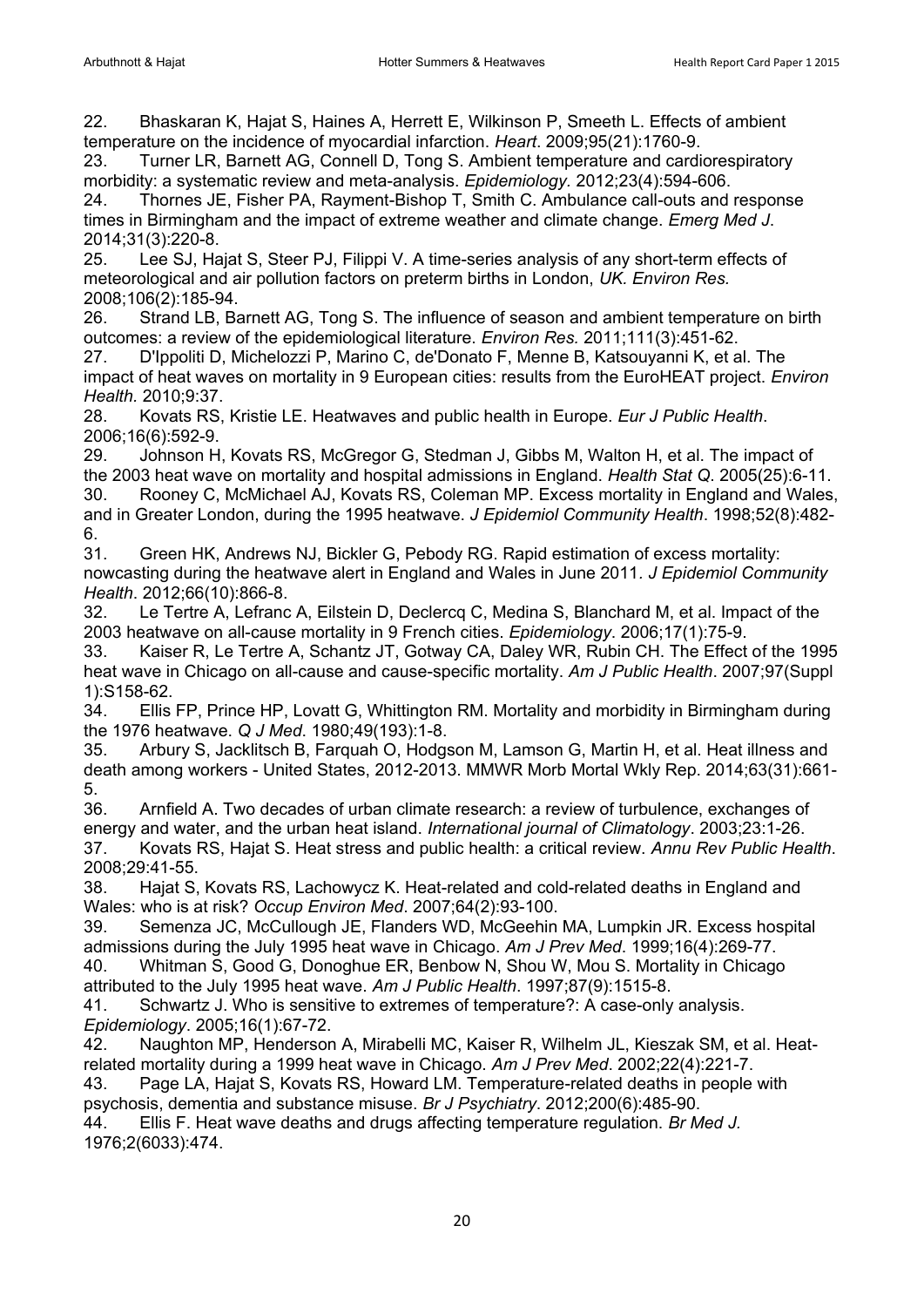<span id="page-20-0"></span>45. Sommet A, Durrieu G, Lapeyre-Mestre M, Montastruc JL, Association of French PharmacoVigilance C. A comparative study of adverse drug reactions during two heat waves that occurred in France in 2003 and 2006. *Pharmacoepidemiol Drug Saf*. 2012;21(3):285-8.

<span id="page-20-1"></span>46. Stollberger C, Lutz W, Finsterer J. Heat-related side-effects of neurological and nonneurological medication may increase heatwave fatalities. *Eur J Neurol.* 2009;16(7):879-82.

<span id="page-20-2"></span>47. O'Neill MS, Zanobetti A, Schwartz J. Modifiers of the temperature and mortality association in seven US cities. *Am J Epidemiol*. 2003;157(12):1074-82.

<span id="page-20-3"></span>48. Bouchama A, Dehbi M, Mohamed G, Matthies F, Shoukri M, Menne B. Prognostic factors in heat wave related deaths: a meta-analysis. *Arch Intern Med*. 2007;167(20):2170-6.

<span id="page-20-4"></span>49. Kovats RS, Johnson H, Griffith C. Mortality in southern England during the 2003 heat wave by place of death. *Health Stat Q*. 2006(29):6-8.

<span id="page-20-5"></span>50. Wolf T, McGregor G. The development of a heat wave vulnerability index for London, United Kingdom. *Weather, Climate and Society.* 2013.

<span id="page-20-6"></span>51. Tomlinson C, Chapman L, Thornes J, Baker C. Including the urban heat island in spatial heat health risk assessment strategies: a case study for Birmingham, UK. international *Journal of Health Geographics.* 2011;10(42).

<span id="page-20-7"></span>52. Abrahamson V, Raine R. Health and social care responses to the Department fo Health Heatwave Plan. *Journal of Public Health*. 2009;31(4):478-89.

<span id="page-20-8"></span>53. Abrahamson V, Wolf J, Lorenzoni I, Fenn B, Kovats S, Wilkinson P, et al. Perceptions of heatwave risks to health: interview-based study of older people in London and Norwich, UK. *J Public Health* (Oxf). 2009;31(1):119-26.

<span id="page-20-9"></span>54. Wolf J, Adger N, Lorenzoni I, Abrahamson V, Raine R. Social Capital, individual responses to heat waves and climate change adaptation: an empirical study of two UK cities. *Global Environmental Change.* 2010;20:44-52.

<span id="page-20-10"></span>55. Huang C, Barnett AG, Wang X, Vaneckova P, FitzGerald G, Tong S. Projecting future heatrelated mortality under climate change scenarios: a systematic review. *Environ Health Perspect*. 2011;119(12):1681-90.

<span id="page-20-11"></span>56. Gosling SN, McGregor GR, Lowe JA. Climate change and heat-related mortality in six cities Part 2: climate model evaluation and projected impacts from changes in the mean and variability of temperature with climate change. *Int J Biometeorol.* 2009;53(1):31-51.

<span id="page-20-12"></span>57. Dessai S. Heat stress and mortality in Lisbon Part II. An assessment of the potential impacts of climate change. *Int J Biometeorol*. 2003;48(1):37-44.

<span id="page-20-13"></span>58. Vardoulakis S, Heaviside C. Health Effects of Climate Change in the UK 2012 - current evidence, recommentations and research gaps. *Health Protection Agency*, 2012.

<span id="page-20-14"></span>59. Donaldson GC, Kovats RS, Keatinge WR, McMichael AJ. Heat- and cold-related mortality and morbidity and climate change. *Department of Health.*, 2002.

<span id="page-20-15"></span>60. Martens WJ. Climate change, thermal stress and mortality changes. *Soc Sci Med*. 1998;46(3):331-44.

<span id="page-20-16"></span>61. Doherty RM, Heal MR, Wilkinson P, Pattenden S, Vieno M, Armstrong B, et al. Current and future climate- and air pollution-mediated impacts on human health. *Environ Health*. 2009;8 Suppl 1:S8.

<span id="page-20-17"></span>62. Lin S, Hsu WH, Van Zutphen AR, Saha S, Luber G, Hwang SA. Excessive heat and respiratory hospitalizations in New York State: estimating current and future public health burden related to climate change. *Environ Health Perspect*. 2012;120(11):1571-7.

<span id="page-20-18"></span>63. Astrom C, Orru H, Rocklov J, Strandberg G, Ebi KL, Forsberg B. Heat-related respiratory hospital admissions in Europe in a changing climate: a health impact assessment. *BMJ Open.*  2013;3(1).

<span id="page-20-19"></span>64. Michelozzi P, Kirchmayer U, Katsouyanni K, Biggeri A, McGregor G, Menne B, et al. Assessment and prevention of acute health effects of weather conditions in Europe, the PHEWE project: background, objectives, design. *Environ Health*. 2007;6:12.

<span id="page-20-20"></span>65. IPCC. Fourth Assessment Report : Climate Change 2007. 2007.

<span id="page-20-21"></span>66. Baccini M, Biggeri A, Accetta G, Kosatsky T, Katsouyanni K, Analitis A, et al. Heat effects on mortality in 15 European cities. *Epidemiology*. 2008;19(5):711-9.